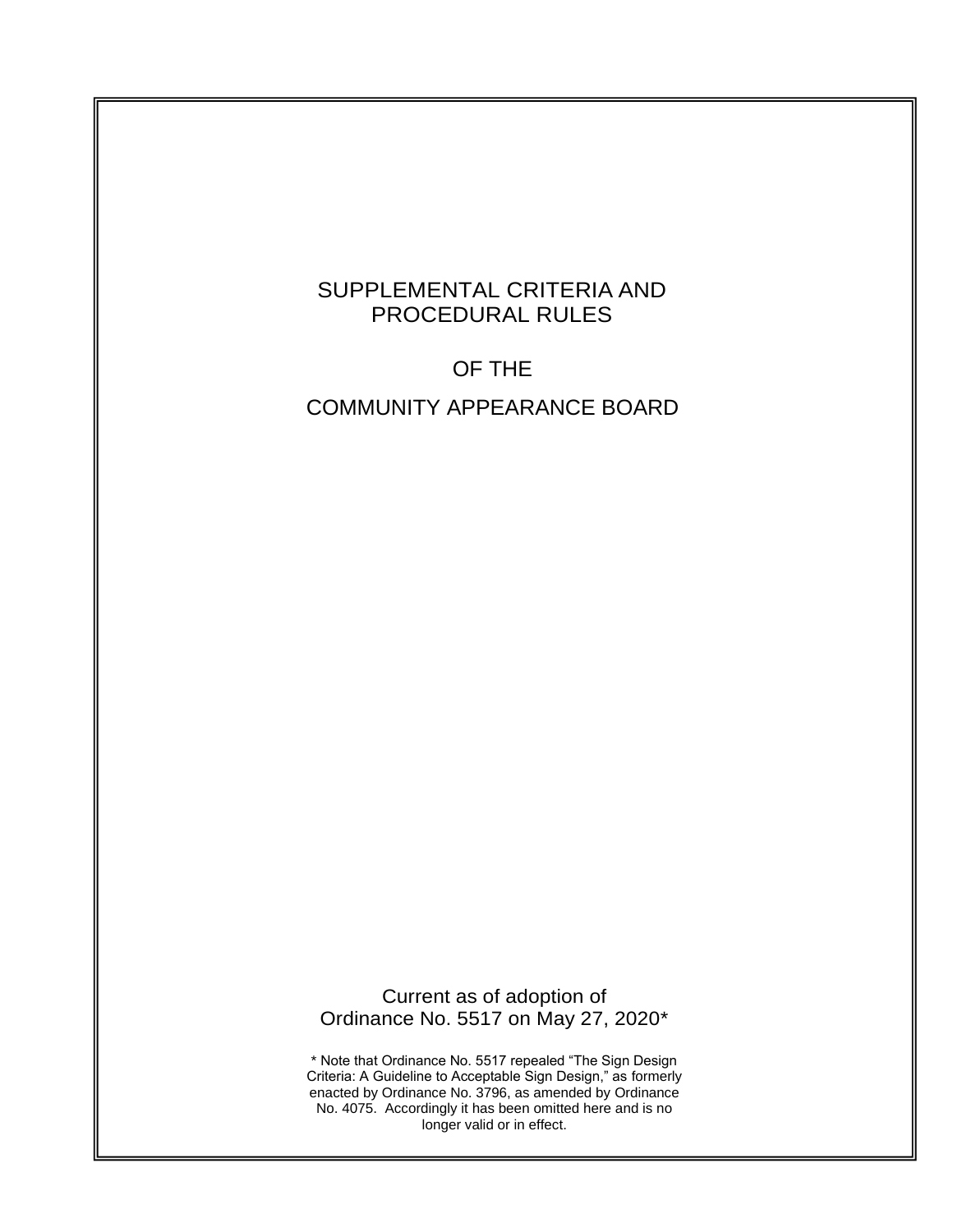#### SUPPLEMENTAL CRITERIA AND PROCEDURAL RULES OF THE COMMUNITY APPEARANCE BOARD

| SECTION                                           |                                 |                                                                       | <b>PAGE</b>    |  |  |
|---------------------------------------------------|---------------------------------|-----------------------------------------------------------------------|----------------|--|--|
|                                                   | 100.0 PREAMBLE                  |                                                                       |                |  |  |
| 200.00 PRESENTATION REQUIREMENTS FOR BOARD REVIEW |                                 |                                                                       |                |  |  |
|                                                   |                                 | 201.0 SCOPE                                                           | 1              |  |  |
|                                                   |                                 | 202.0 PRELIMINARY REVIEW REQUIREMENTS (OPTIONAL)                      | 2              |  |  |
|                                                   |                                 | 203.0 FINAL REVIEW REQUIREMENTS                                       | $\overline{2}$ |  |  |
|                                                   |                                 | 204.0 APPROVAL                                                        | $\overline{2}$ |  |  |
|                                                   | 300.0 THE COMMUNITY DESIGN PLAN |                                                                       |                |  |  |
|                                                   |                                 | 301.0 SCOPE                                                           | 3              |  |  |
|                                                   |                                 | 302.0 GENERAL REQUIREMENTS                                            | 3              |  |  |
|                                                   |                                 | 303.0 AREAS OF PARTICULAR NOTE AND THEIR<br><b>ADDED REQUIREMENTS</b> | 22             |  |  |
|                                                   |                                 | 304.0 DEFINITIONS                                                     | 26             |  |  |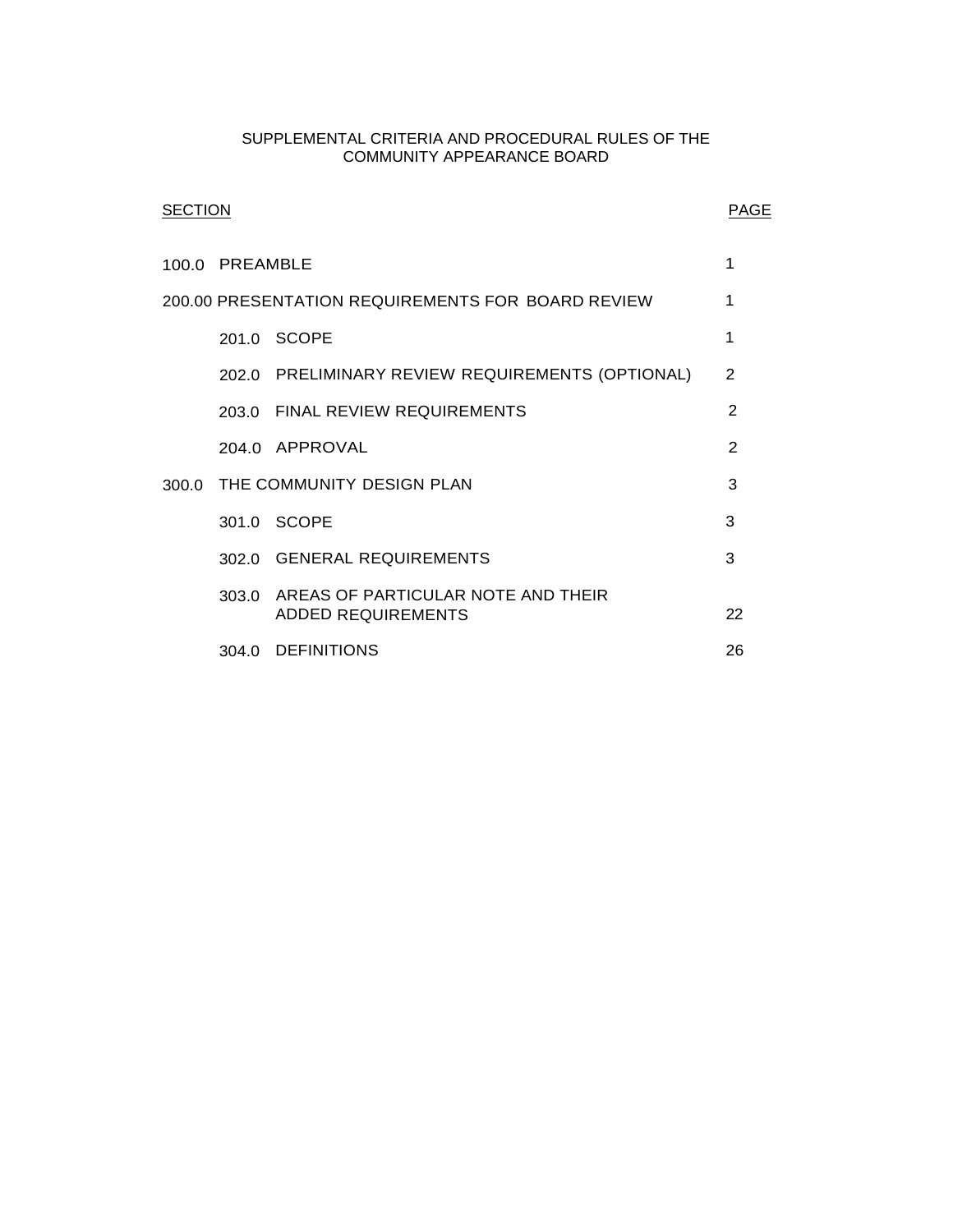# **SUPPLEMENTAL CRITERIA AND PROCEDURAL RULES of the COMMUNITY APPEARANCE BOARD**

## <span id="page-2-0"></span>**100.0 PREAMBLE**

This Board has been established by the City of Boca Raton in recognition of the fact that beautiful communities can be created only through a deliberate search for beauty on the part of the community leadership, architects, planners, realtors and the building industry, backed by an appreciation of the visual world by the people.

Public action for improving community appearance, as embodied in the Community Appearance Board, will provide the ultimate designers of individual structures with the larger context in which their particular works will be viewed. Since the beauty of a community involves the aesthetic quality of all one sees in moving about, it goes far beyond the design of individual architectural facades.

Zoning is the single most powerful legal enforcement of an overall urban concept, but it does not fully plan building locations, traffic movement or parklands; it does not create beauty, aesthetic order, or amenity. The task of this Board is therefore to preserve various elements of urban beauty and require that new projects enhance the existing.

The essential foundation of beauty in cities is harmony with nature. The plan for achieving beauty must grow out of our special local characteristics of site, aesthetic tradition, and development potential. Some local areas of natural beauty are the beaches, the Intracoastal Waterway, Lake Boca Raton, the canals, and the parks. The vistas and visual delight of these should be allowed only to be enhanced. It is the intent of this Board of achieve a pleasant and comprehensible cohesiveness in our community development. The method of achieving this goal is by the use of a Community Design Plan - "the larger contexts" referred to above - which would indicate for the various parts of the municipality the aesthetic character to be encouraged and the means by which aesthetic character is to be attained and protected. The Community Appearance Board is composed of persons with experience in judging three dimensional forms and their interrelationships, who have the ability to meet any particular designer on the grounds of his own aesthetic understanding. The Board acts in review of specific projects to ascertain whether proposals would enhance the Community Design Plan or violate its spirit. The Board defines the objectives and looks to see if the aesthetic intentions are actually embodied in proposed projects.

The Community Design Plan has been approved by the City Council officials representing the citizenry. By their action, the local elected officials thus determine the basic aesthetic character to be the Community Design Plan has been approved by the City Council officials representing the citizenry achieved in the development of the community.

## **200.0 PRESENTATION REQUIREMENTS FOR BOARD REVIEW**

The filing deadline for consideration at the next regularly scheduled meeting of the Community Appearance Board can be determined by consulting the Department of Community Development, Division of Planning.

## <span id="page-2-1"></span>**201.0 Scope**

This Board, by the nature of its function, will require certain information from an applicant for a permit within the City of Boca Raton over and above that required by the Building Department, Engineering Department, Department of Community Development Division of Planning and Fire Department. This information should be submitted with such application for a permit for any building, group of buildings,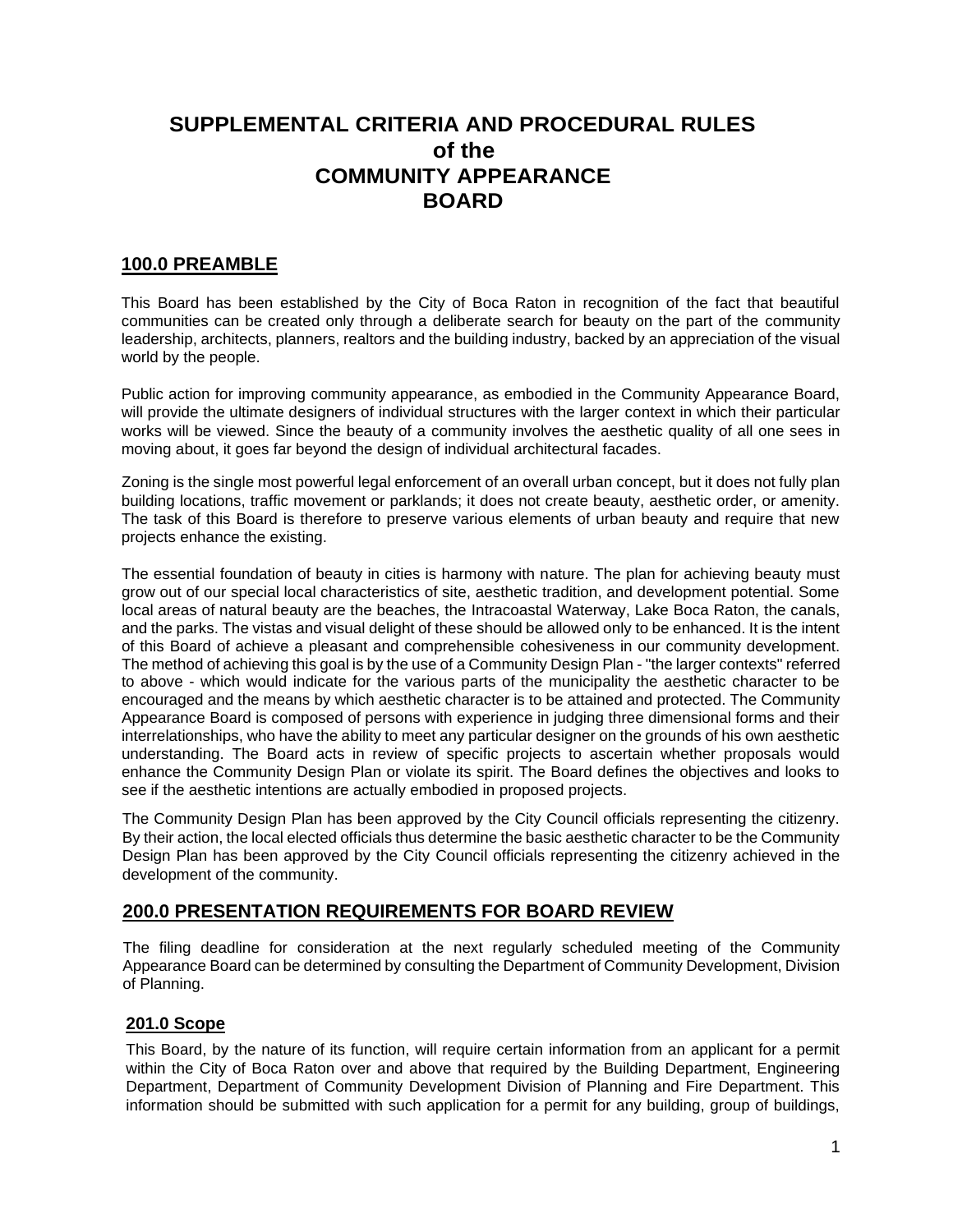site development, alterations affecting their exterior, parking lots and vehicular use areas. There shall be no application of these provisions to single family residences.

## <span id="page-3-0"></span>**202.0 Preliminary Review Requirements (Optional)**

Itis the policy of the Community Appearance Board toencourage preliminary review when it is possible and make itself available to answer any questions that might arise in the design or development of any project.

**202.1** Two sets of preliminary drawings and specifications which may include any or all of the following items on which the owner or his representative may desire consultation with the Board:

- a. Site plan showing all improvements, existing conditions, fully dimensioned.
- b. Landscape Plan (may be incorporated into site plan) showing all plant material existing and proposed with required information as to location, type, size, and quality.
- c. Exterior elevations with material designations.
- d. Outline specifications of facade androof treatments.
- e. Sketches of signs and their dimensions.
- f. General exterior color description, includingsigns.

**202.2** The submission shall include two copies completed of the Community Appearance Board application form.

## <span id="page-3-1"></span>**203.0 Final Review Requirements**

**203.1** Two copies of the Community Appearance Board application form and three sets of working drawings which shall include:

- a. Site Plan showing setbacks, and all site development as required by this ordinance.
- b. Building Plans (including roof plan).
- c. All exterior elevations (elevations must include all items effecting the appearance of the building including but not limited to, air conditioning, grills, compressors, and signs.
- d. Detailed drawings for all signs, except those which cannot be determined because the occupancy of the space is not known. Any signs not approved by the Board for this reason must be approved prior to the issuance of a sign permit.
- e. Exterior surface treatments, including roofs.
- f. Exterior color samples shall be submitted with. the application, including that of signs.

**204.0 Approval** of this Board on any project shall be in the form of stamped and signed sets of drawings returned to the Building Department. Three (3) members of the Board will sign the approval. The approval will state that "No changes shall be made to the information on this approved set of drawings during or after the construction period, that could in any way constitute a change in the aesthetic character of the project, without approval of the Community Appearance Board".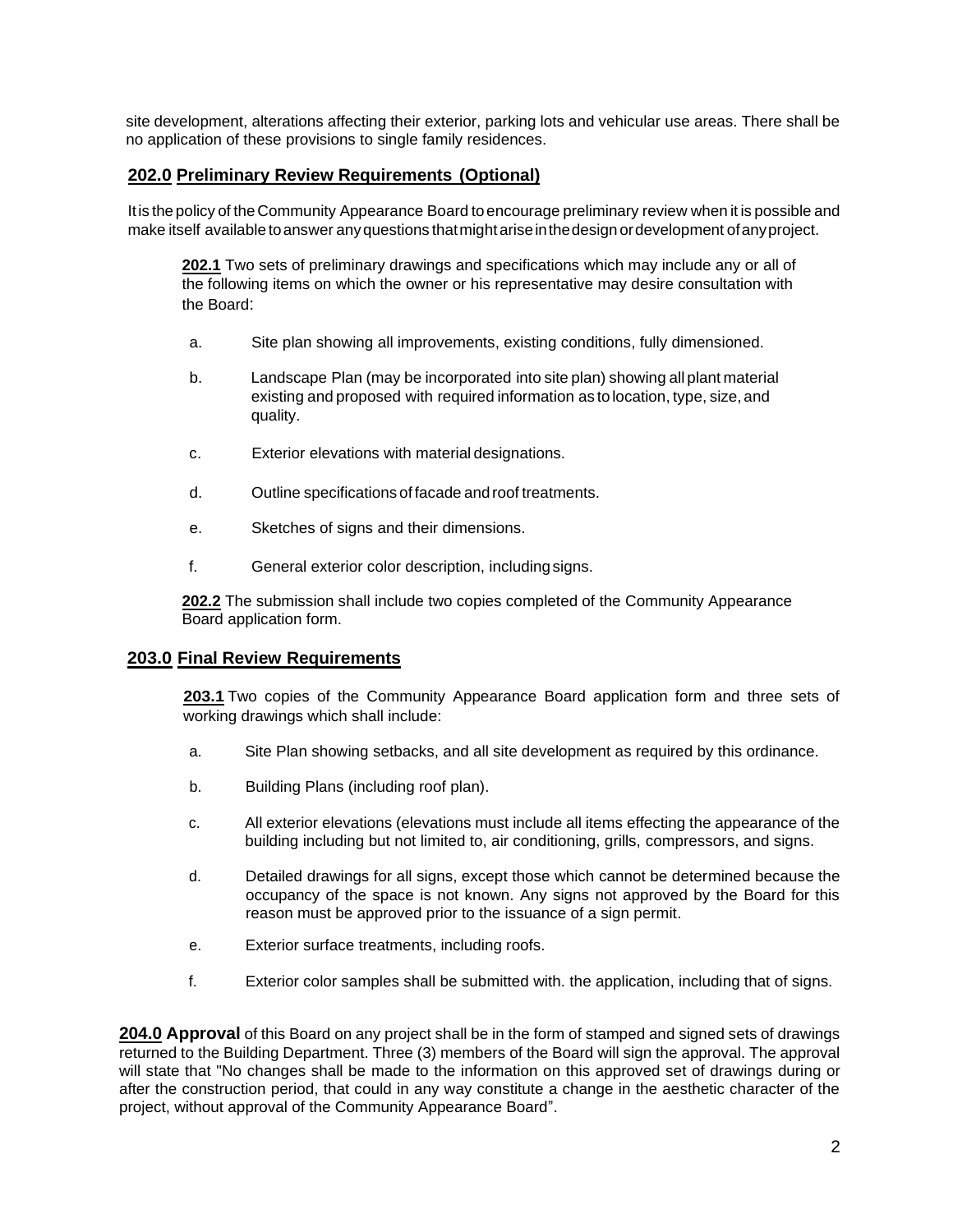## <span id="page-4-0"></span>**300.0 THE COMMUNITY DESIGN PLAN**

## <span id="page-4-1"></span>**301.0 Scope**

The overall Community Design Plan is a single, unified three-dimensional impression of the community in its existing state and development potential. It consists of a general description of the City's attributes, followed by the treatment of specific areas, buildings, and exterior space. It is intended that everything stated-the general descriptions as well as the specific recommendations-shallbeconsidered apartof thedesign plan and as such shall constitute the basis of review by this Board.

In general, our community possesses an evident geometric order derived from the directional influence of natural topographic features--ocean, lntracoastal Waterway, ridges. These are made more pleasing, are softened, and enlivened through variety among their component parts - inlet, lakes, etc. This same variety carries through into manmade features ofroads andcanals whose curves and bends give us the change the produces interest instead ofmonotony.

The City of Boca Raton is primarily a residential community with its accompanying commercial and service facilities. Densities vary from ten (10) persons per acre in single family residential areas (comprising approximately 75% of the City) upward to one hundred (100) persons per acre in areas of high rise zoning. Boca Raton is asuburban community where travel primarily necessitates auto transportation for recreation, service and commuting to work. This community differs from others in the area not only intopographic and man-made features, but in the presence of strong cultural development in the form of a State University and other educational institutions. A developing community orientation about these institutions will increase the appreciation of beauty ofwhich community appearance is a part.

Tourism has not developed as rapidly as in neighboring cities, although the potential exists.

Industrial areas are comprised of varying manufacturing activities and warehousing. All efforts onthe part of the community are to encourage industry of a nature compatible to Boca Raton. These overall statements plus the following specific localized descriptions and information make up the Community Design Plan. Project designers, owners, and reactors are advised to study the entire Community Design Plan in order to better grasp the overall intent. This plan is by nature an evolving plan with relation to comprehensive plan, zoning, parking and traffic studies, street and bridge development, and many other facets of city growth.

## <span id="page-4-2"></span>**302.0 General Requirements**

The general requirements outlined in this section are minimum aesthetic standards for all site development, building structures, or alterations within the corporate limits of Boca Raton, Florida, except single family residences.

It is required that all site development, structures, buildings or alterations to site development, structures, or buildings, show proper design concepts, express honest design construction and be appropriate to surroundings.

## **302.1 Buildings**

## **302.1.1 General**

- a. Buildings or structures which are a part of a present or future group or complex shall have a unity of character and design. The relationship of forms and the use, texture, and color of materials shall be such as to create a harmonious whole. When the area involved forms an integral part of, is immediately adjacent to, or otherwise clearly affects the future of any established section of the City, the design, scale, and location on the site shall enhance rather than detract from the character, value and attractiveness of the surroundings.
- b. Buildings or structures located along strips of land or on single sites and not a part of a unified multi-building complex shall strive to achieve visual harmony with the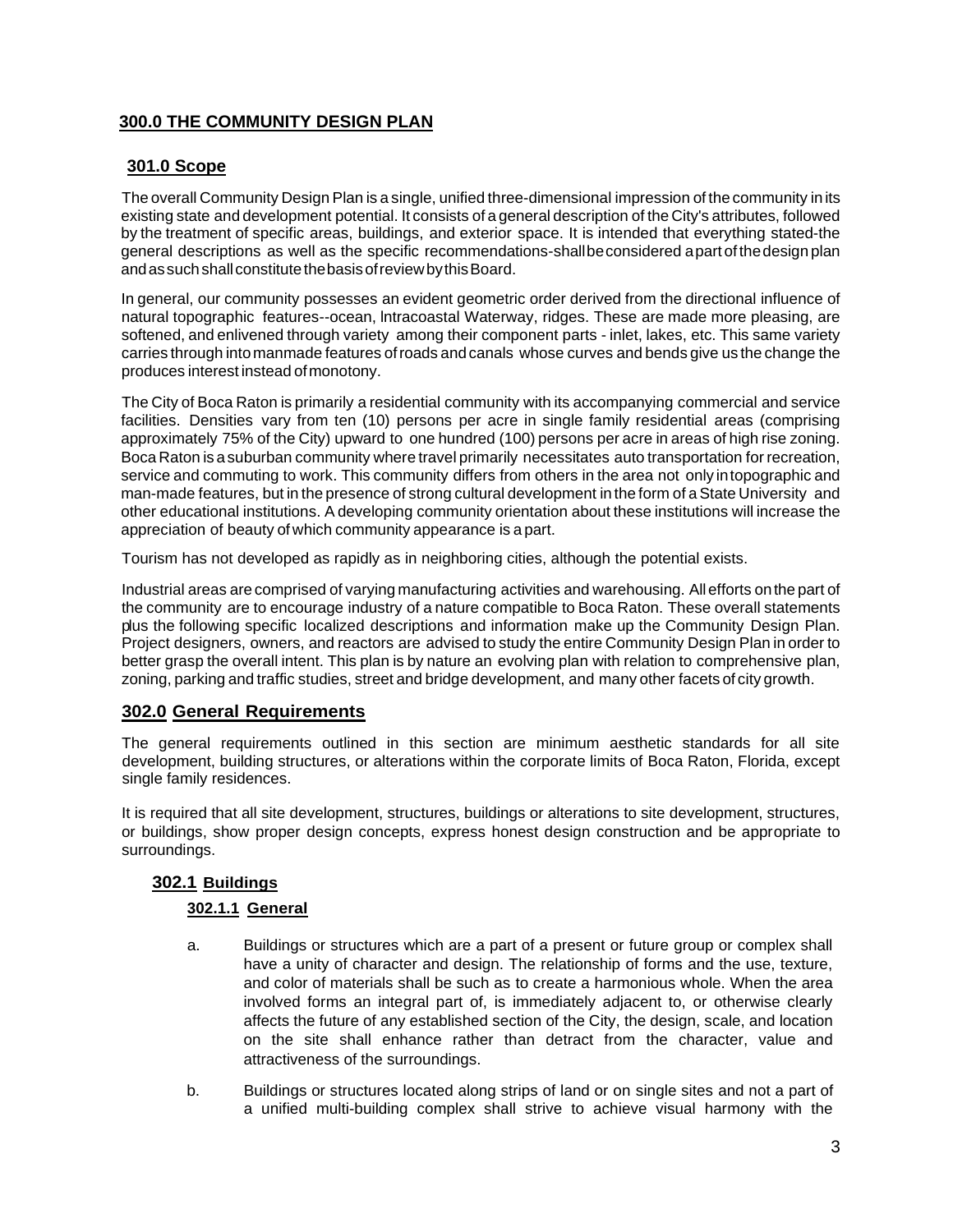surroundings. If they are built in undeveloped areas the three primary requirements shall be met - express honest design, construction, show proper design concepts, and be appropriate to the City of Boca Raton.

- c. All facades visible to public or adjacent property shall be designed to create a harmonious whole. Materials shall express their function clearly and not appear as a material foreign to the rest of the building.
- d. It is not to be inferred that buildings must look alike to be of the same style to be harmonious. Harmony can be achieved through the proper consideration of scale, proportions, site planning, landscaping, materials, and color.
- e. Look alike buildings are not allowed unless, in the opinion of the Board, there is sufficient separation to preserve the aesthetic character of the present or evolving neighborhood. This is not to be construed to prohibit duplication of floor plans and exterior treatment in a planned development where, in the opinion of the Board, the aesthetics of the development depend upon or are enhanced by the look alike buildings and their relationship to each other.
- f. Buildings, which are of symbolic design for reasons of advertising and buildings which are not compatible to the atmosphere of Boca Raton, will not be approved by this Board. Symbols attached to buildings will not be allowed unless they are secondary in appearance to the building and landscape and are an aesthetic asset to the building project and neighborhood.
- g. Exterior lighting may be used to illuminate a building and its grounds for safety purposes but in an aesthetic manner. Lighting is not to be used as a form of advertising in a manner that is not compatible to the neighborhood or in a manner that draws considerably more attention to the building or grounds at night than in the day. Lighting following the form of the building or part of the building will not be allowed if in the opinion of the Board the overall effect will be garish or detrimental to the environment. All fixtures used in exterior lighting are to be selected for functional and aesthetic value.
- h. Building surfaces, wails, and roofs that are considered garish by the Board will be denied approval.
- i. "Take out" or "pick up" windows of retail or wholesale establishments shall not be located on a building facade that faces a public right-of-way, unless they are designed in such a manner as to be an aesthetic asset to the building and neighborhood.
- j. All exterior forms, attached or not to buildings, shall be in conformity to and secondary to the building. They shall be an asset both to the aesthetics of the site and to the neighborhood.
- k. All telephones, vending machines, or any facility dispensing merchandise or a service on private property shall be confined to a space built into the building or buildings or enclosed in a separate structure compatible with the main building.
- l. No advertising will be allowed on any exposed amenity or facility such as benches and trash containers.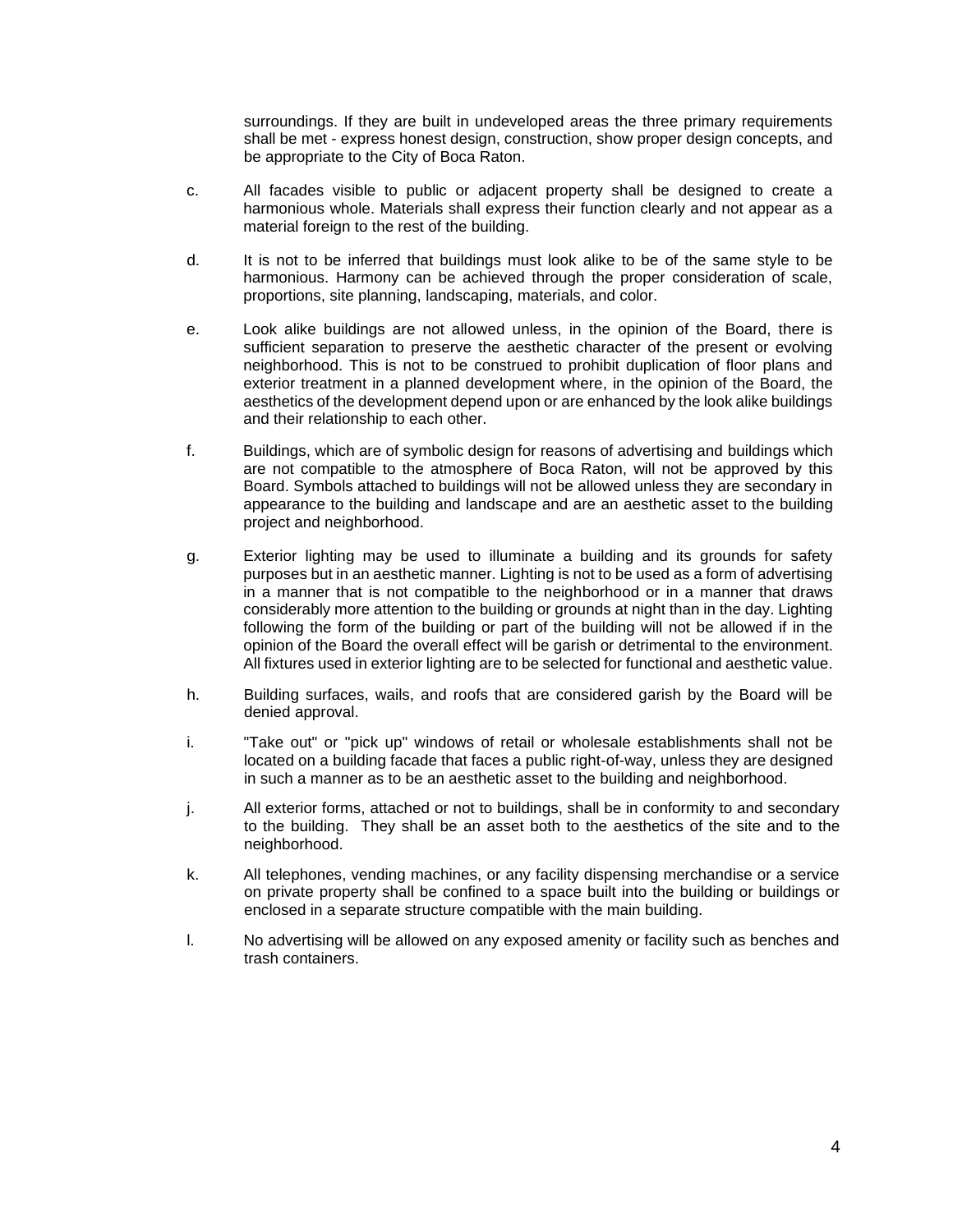### **302.1.2 Gasoline Stations**

Gasoline stations must follow all criteria set forth in this and all sections of "Supplemental Criteria and Procedural Rules of the Community Appearance Board." The following is added criteria:

- a. Symbolic color of the exterior facades or roofs may not be used unless they are harmonious with the atmosphere of the neighborhood and Boca Raton.
- b. Exterior display of goods for sale or displays designating a service will not be allowed, except that a display of goods and tools of a service may be displayed on the pump island, provided the island is not considered by the Board to be enlarged to take advantage of this provision, and provided the. goods and tools be such that they can be used or installed at the island. For example: An oil rack is acceptable, but a tire display is not.
- c. Areas used to store materials such as mufflers, tires, packing crates or cases, refuse and garbage, shall be screened from adjacent property and from the public view.

## **302.1.3 Reserved**

## **302.1.4 Mechanical Equipment**

- a. On all new construction and reconstruction exceeding 50% of the market value of the existing space to be renovated, mechanical equipment (including, but not limited to, air conditioning units, fans, vents, satellite dishes, antennas, louvers, compressors, generators tanks, etc.), whether freestanding or mounted on roofs or walls of structures, must be concealed from view on ALL sides. Screening shall be accomplished with forms, shapes, and materials that are architecturally compatible and harmonious with the project. Screening of the equipment shall be designed so that no part of the equipment extends beyond the top of the screen, measured horizontally.
- b. Exceptions
- 1. Mechanical screening systems shall not be required on existing buildings when a professional engineer licensed in the State of Florida and qualified to practice structural engineering certifies that all reasonably practical solutions have been considered and that the existing structure cannot adequately resist the minimum loads that would be imposed upon the structure by the addition of a screening system in accordance with the Florida Building Code. The engineer's report shall include a description of the structural issues, calculations, if any, that form the basis of his conclusion, and a formal certification signed and sealed by the engineer performing the analysis. If this determination is made, alternative screening methods such as paint or reinforced fabrics can be effectively used and maintained to screen equipment. Applicants proposing to use alternative means and materials shall provide evidence that the proposed materials will be installed or applied fully in accordance with the material manufacturer's specifications and recommendations. No such approval granted by the City shall be construed to grant the applicant permission to install such materials in violation of the Florida Building Code, the Florida Fire Prevention Code or any other code or law of the State of Florida.
- 2. Replacement screening shall not be required on existing buildings with currently permitted and adequate screening on all four (4) sides, when the replacement height of HVAC equipment does not exceed 12 inches above the height of the existing screening when the Florida Building Code requires replacement of the HVAC equipment with a higher efficiency unit than the existing unit and the replacement equipment is no less than the required minimum efficiency at the time of the issuance of the permit.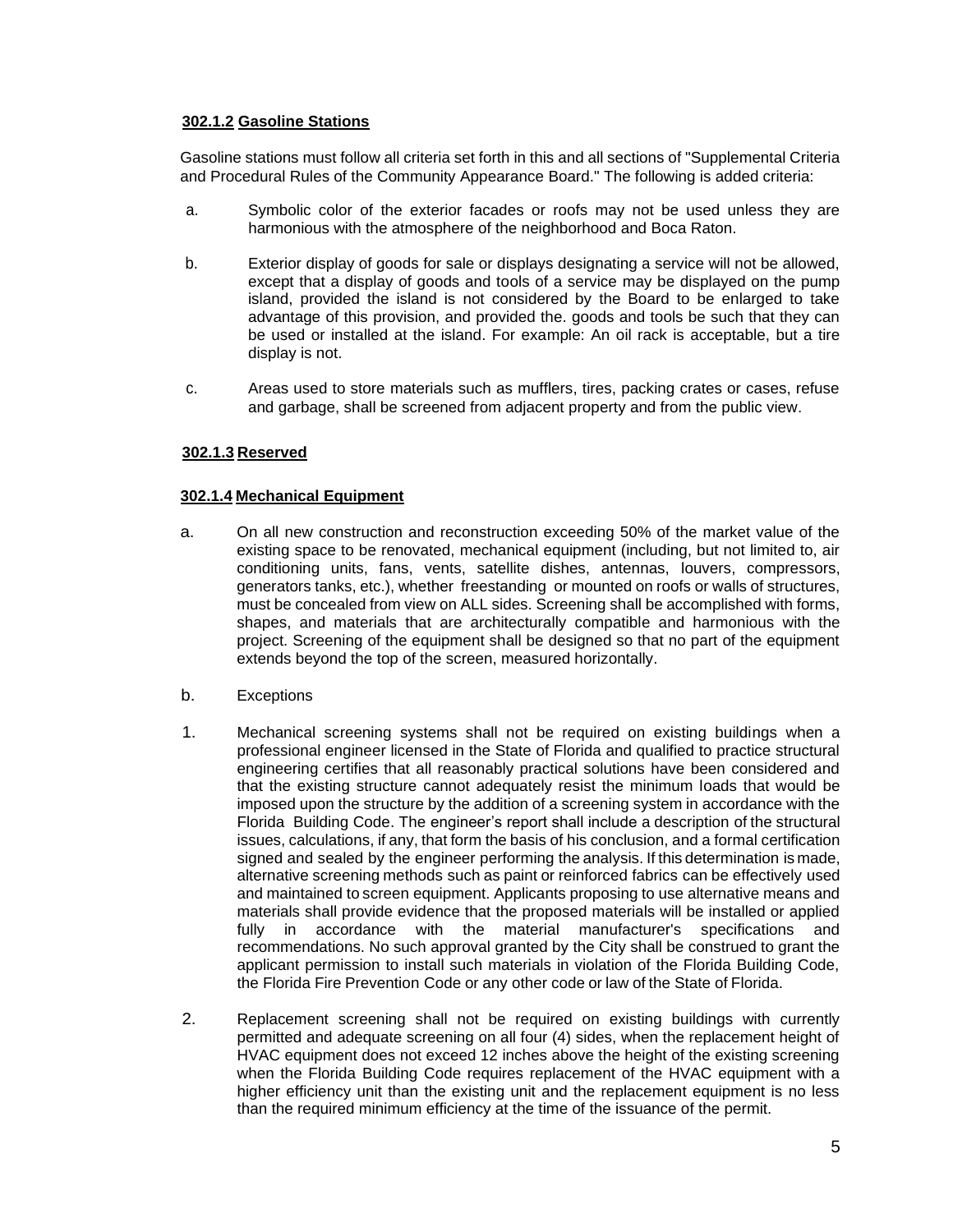3. The equipment configurations illustrated in the "Supplemental Criteria, sheet M-1" as Unit types "A", "B", "C" and "D", shall be deemed to comply with the requirements of this section if painted and textured to match the color of the existing structure and to the extent reasonably practical are placed at the center of the roof area. Approval of this configuration may be granted by Development Services permitting review staff and shall not require board approval. The equipment configuration illustrated in "Supplemental Criteria, sheet M-1", as Unit Type "E" shall require additional screening when included as part of remodeling, renovation or new construction exceeding 50% of the market value of an existing structure.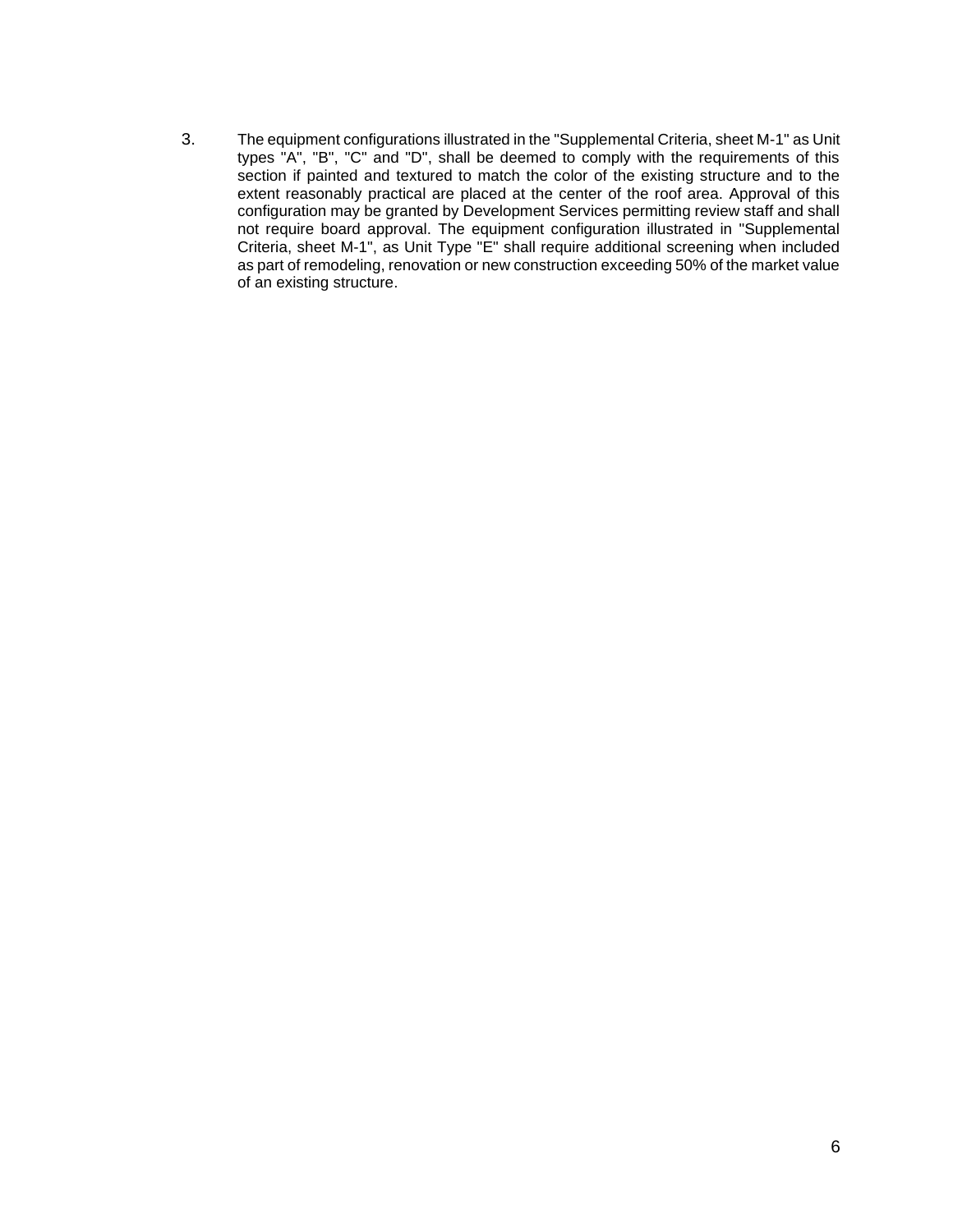**CITY OF BOCA- RATON SUPPLEMENTAL CRITERIA**  FOR MECHANICAL EQUIPMENT SHEET M-1



# **CURB MOUNTING FOR A/C CONDENSER**

MAX HEIGHT OF UNIT + CURB 60 INCHES – THIS APPLIES TO EXISTING BUILDINGS WHERE SCREENING CANNOT BE INSTALLED.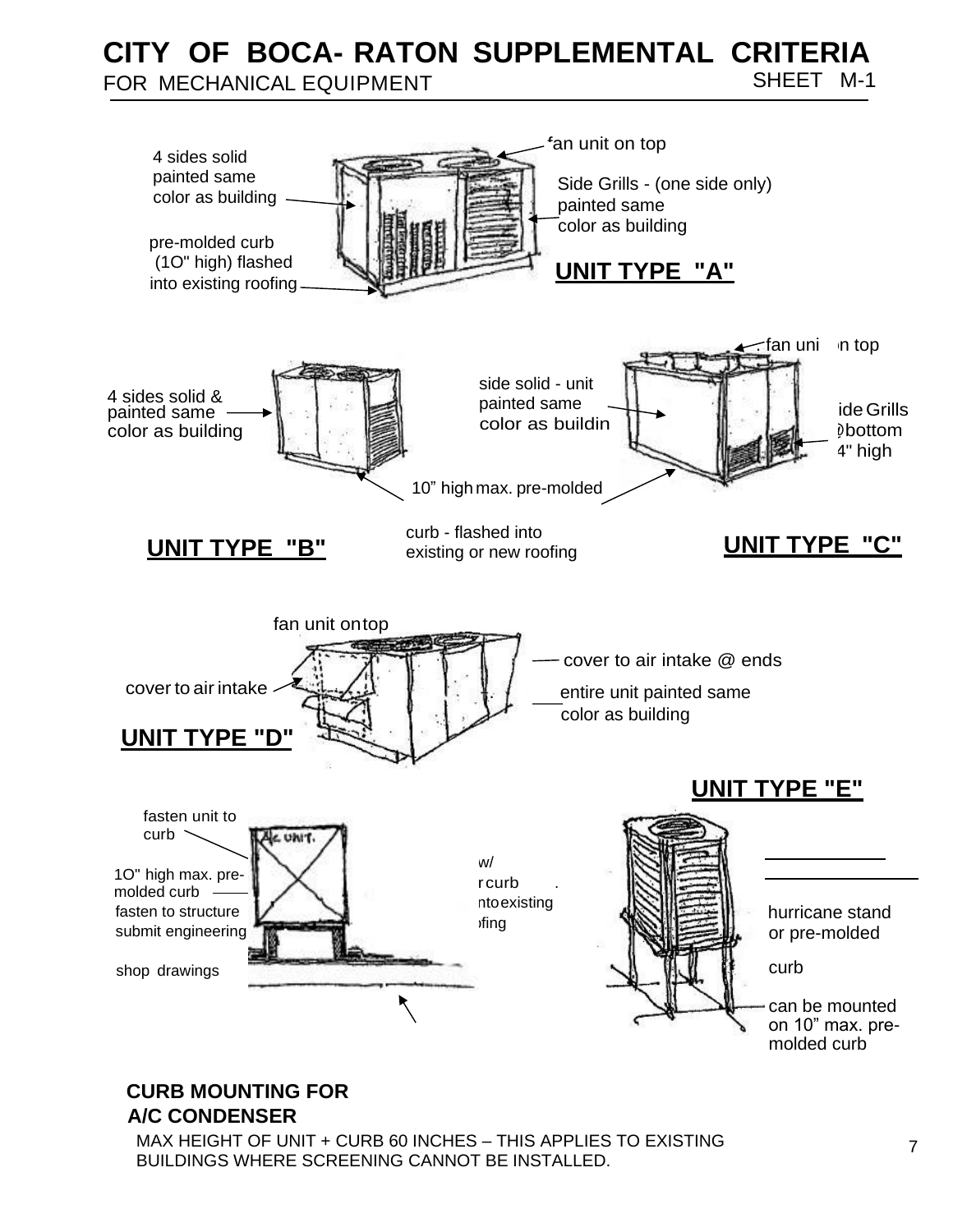### **302.1.5 Parking Structures**

The architectural design of the parking structure shall be harmonious with the project it serves and with its surrounding environment.

The facades shall be articulated to relive the mass. This may be accomplished by using breaks in the planes of the exterior elevations, extensive use of perimeter planters at all levels, tail, layered landscaping to at least the fourth-floor level, and careful siting of the structure.

Parking structures that have their top level at or near finish grade shall be landscaped in accordance with the criteria for surface parking lots. Landscape or other buffers must be high enough to screen cars. Interior landscape islands may be deck penetrations from lower levels.

On above grade structures, it is not always appropriate to landscape the roof as a normal surface parking lot. Planters, special paving, trellises, etc., may be used in lieu of the normally required landscaping.

Lighting standards where appropriate shall not exceed a height of 20 feet from grade, measured at the property line.

Tall lighting standards shall not be permitted on the ramps or upper levels of the structure. Light fixtures in these locations shall be low (i.e. bollards) and of low intensity.

Mechanical equipment (including fire sprinkler piping, drainage piping, etc.) shall be concealed from exterior view.

Light fixtures shall be selected and located so that the light source is concealed from exterior view.

No signs, except those for traffic control, shall be allowed on the exterior of the structure.

## **302.2 Exterior Space**

The scale of exterior space is to be relative to its neighborhood, adjacent properties, buildings, access (roads and pedestrian routes) and its activity. Building facades enclosing a space must be harmonious. Where, because of their use or age, like facades are not possible, consideration should be given to unifying the walls of the space by the application of landscaping, or man-made objects of like design, at modular spacing. The floor of a space is of primary importance. Its materials, texture and color, contour, and shadow on it are to be considered, not only in relation to the space, but to its setting. Careful consideration shall be given to the preservation of natural vistas and to the future development of vistas which open into undeveloped areas.

## **302.2.1 General Landscaping Criteria**

### **Definitions:**

**Canopy** – The upper portion of a tree consisting of limbs, branches, and leaves.

**Clear Trunk** - Point above the root ball along the vertical trunk or trunks of a tree at which lateral branching begins.

**Ecosystem** - An assemblage of living organisms (plants, animals, microorganisms, etc.) and non-living components (soil, water, air, etc.) that function as an interrelated whole.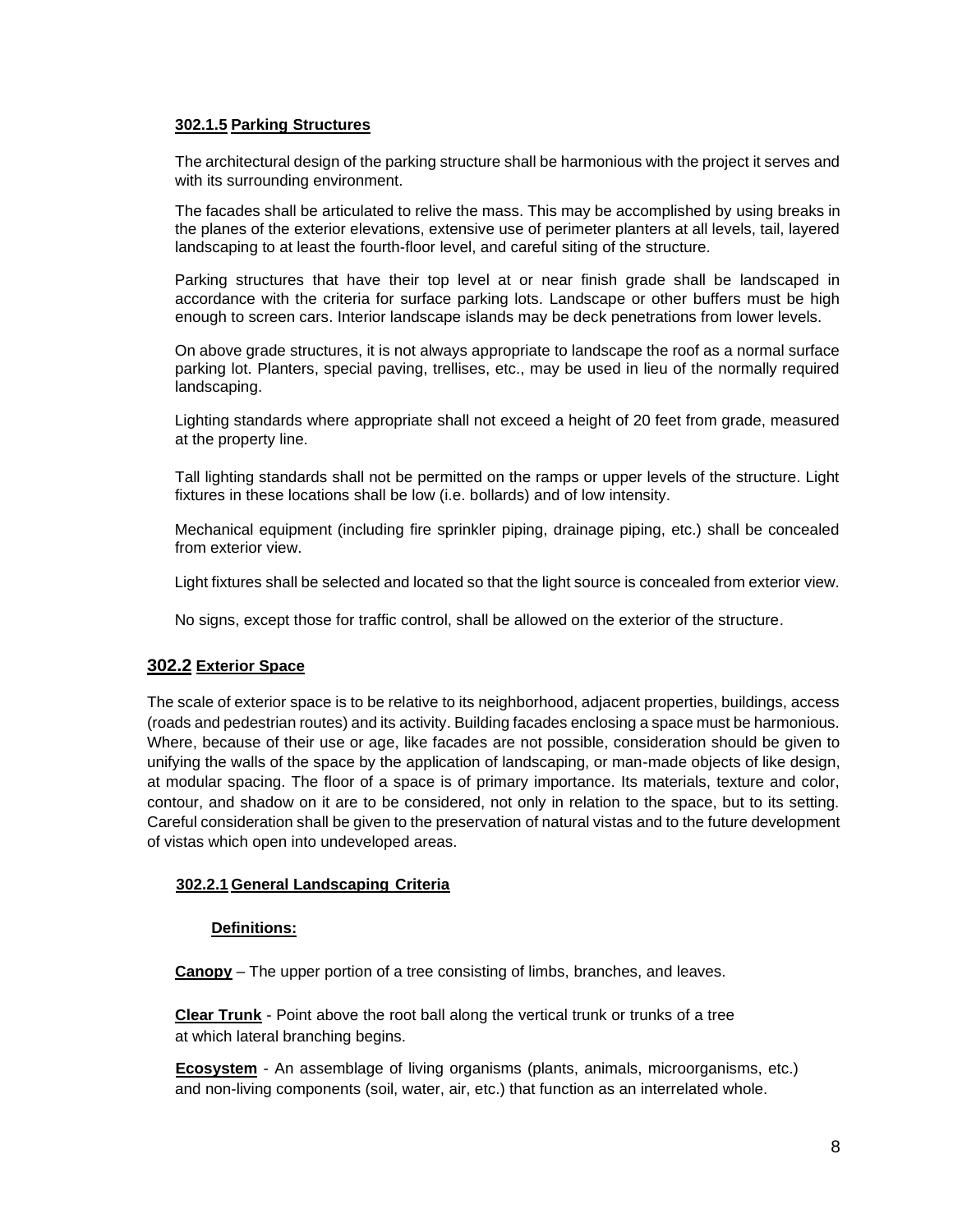**Ground Cover** - Low growing plants that, by the nature of their growth characteristics, completely cover the ground and do not usually exceed two (2) feet in height.

**Hedge** - A landscape barrier consisting of a continuous, dense planting of shrubs.

**Irrigation** - The methods of supply and application of water other than natural rainfall.

**Irrigation System** - A permanent, artificial watering system designed to transport and distribute water to plants.

## **Landscaping** -

1) (When used as a noun) Living plant material such as, but not limited to, turf, ground cover, shrubs, vines, trees or palms and non-living durable materials commonly used in environmental designs such as, but not limited to, rocks, pebbles, sand, walls, paving or fences and aesthetic grading or mounding; but excluding structures.

2) (When used as a verb) The process of installing or planting materials commonly used in environmental design.

**Mulch** - Non-living organic and synthetic materials customarily used in landscape design to retard erosion and retain moisture.

**Palm** - A monocotyledonous tree having fronds with parallel veination and no true woody bark.

**Plant Community, Native** - Naturally occurring or reestablished associations of native plants which are dominated by one or more prominent species or a characteristic physical attribute.

**Plant Species, Native** - Any plant species with a geographic distribution indigenous to all or part of South Florida. Plant species which have been introduced by man are not native.

**Prune** - To remove plant parts, dead or alive, in a careful and systematic manner so as to not damage other parts of the plant.

**Shrub** - A self-supporting woody perennial plant of low to medium height characterized by multiple stems and branches continuous from the base.

**Site Specific Planting** - The selection and grouping of plant material that is particularly well suited to withstand the physical growing conditions which are normal for that location.

**Tree** - A self-supporting woody perennial plant, usually with one vertical stem or main trunk, which naturally develops a more or less distinct and elevated canopy and provides, at maturity, characteristics of the species.

**Tree Shade/Canopy** - A tree, which by virtue of its natural shape, provides at maturity a minimum shade canopy averaging twenty-five (25) feet in diameter and a height of twenty-five (25) feet.

**Turf** - Continuous plant coverage consisting of grass species.

**Understory** - Vegetation consisting of shrubs, herbs, and vines which because of their nature will not grow to such a height that they will occur in the upper layer of the forest.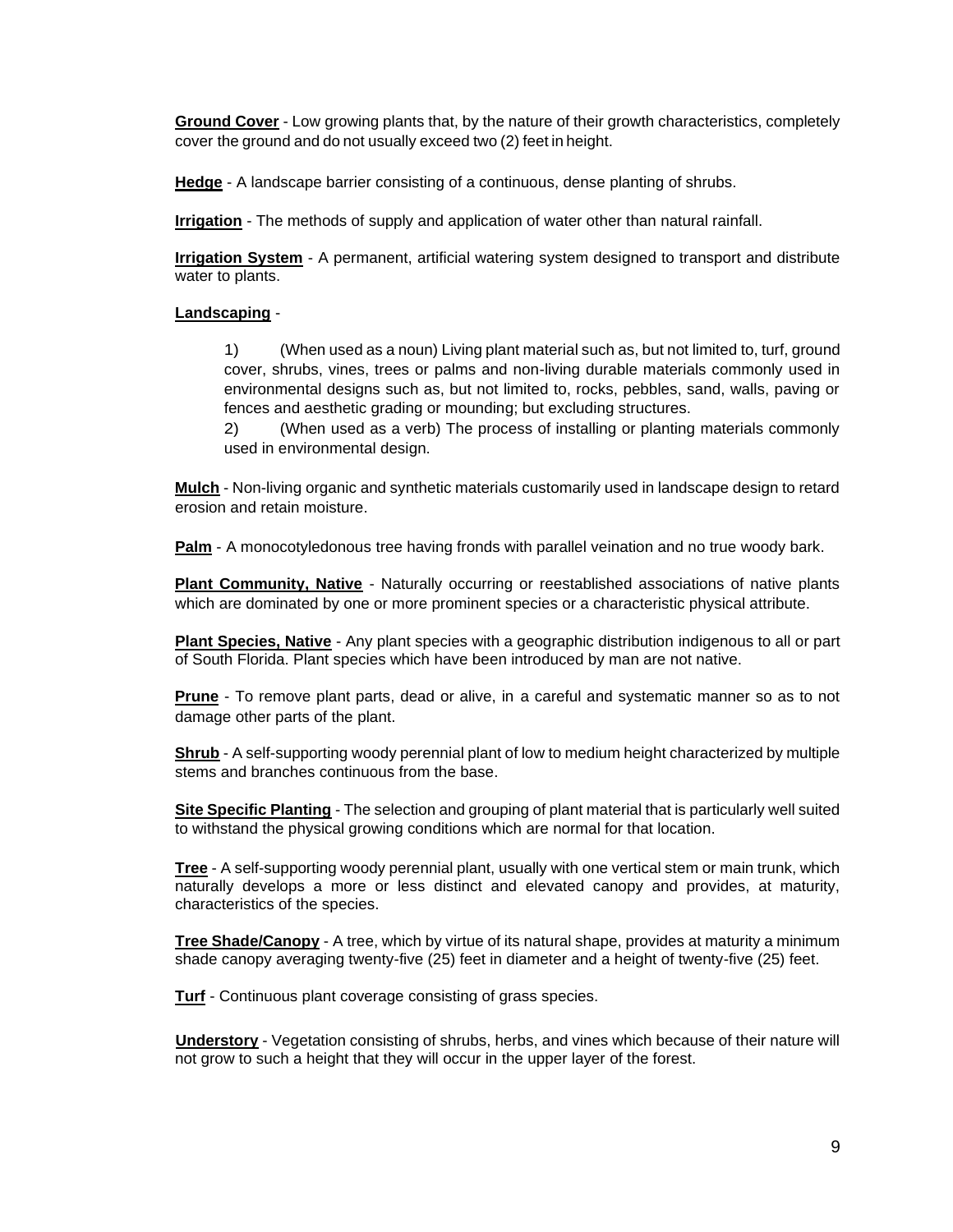### **I. General**

**(A) Emphasis** shall be placed upon landscaping as a means of achieving beauty in the community. it will be required on all projects, and in some projects and areas it will be the primary tool available. Boca Raton with its sub-tropical vegetation and characteristics is blessed with diverse areas of native plants and terrain to serve as guides and models.

**(B) Landscape design and planning** shall be integrated with the overall area design concept and not be considered merely as an afterthought. Toward this end, proposed landscaping schemes will be evaluated as to their relationship to the existing natural landscape, developed and other proposed landscape, including those on adjacent properties and street rights-of-way and the building or buildings existing and proposed.

**(C) Creative site development** shall be used in order to promote water conservation. Water requirements may be reduced by providing for:

- 1) The preservation of existing plant communities;
- 2) The use of native plant species and the re-establishment of native plant communities;
- 3) The use of drought tolerant species;
- 4) The use of site-specific plant material;
- 5) The design and maintenance of irrigation systems which eliminate waste of water due to over application or loss from damage;
- 6) The use of shade trees to reduce transpiration rates of lower story plant materials;
- 7) Placement of vegetation to promote energy conservation through shading;
- 8) Site development that retains storm water runoff on site;
- 9) The use of pervious paving material; and
- 10) Other environmentally sensitive site development concepts.

Therefore, existing native vegetation and plant communities shall be protected and incorporated into the site plan wherever feasible. Existing native plant communities that are specified to remain shall be preserved in their entirety, with all trees, understory, and ground covers left intact and undisturbed. Areas of existing native plant communities specified to remain preserved shall be indicated on the landscaping plan. Protection of the existing vegetation during construction is required as set forth in Section 27-45 of the Tree Preservation Ordinance.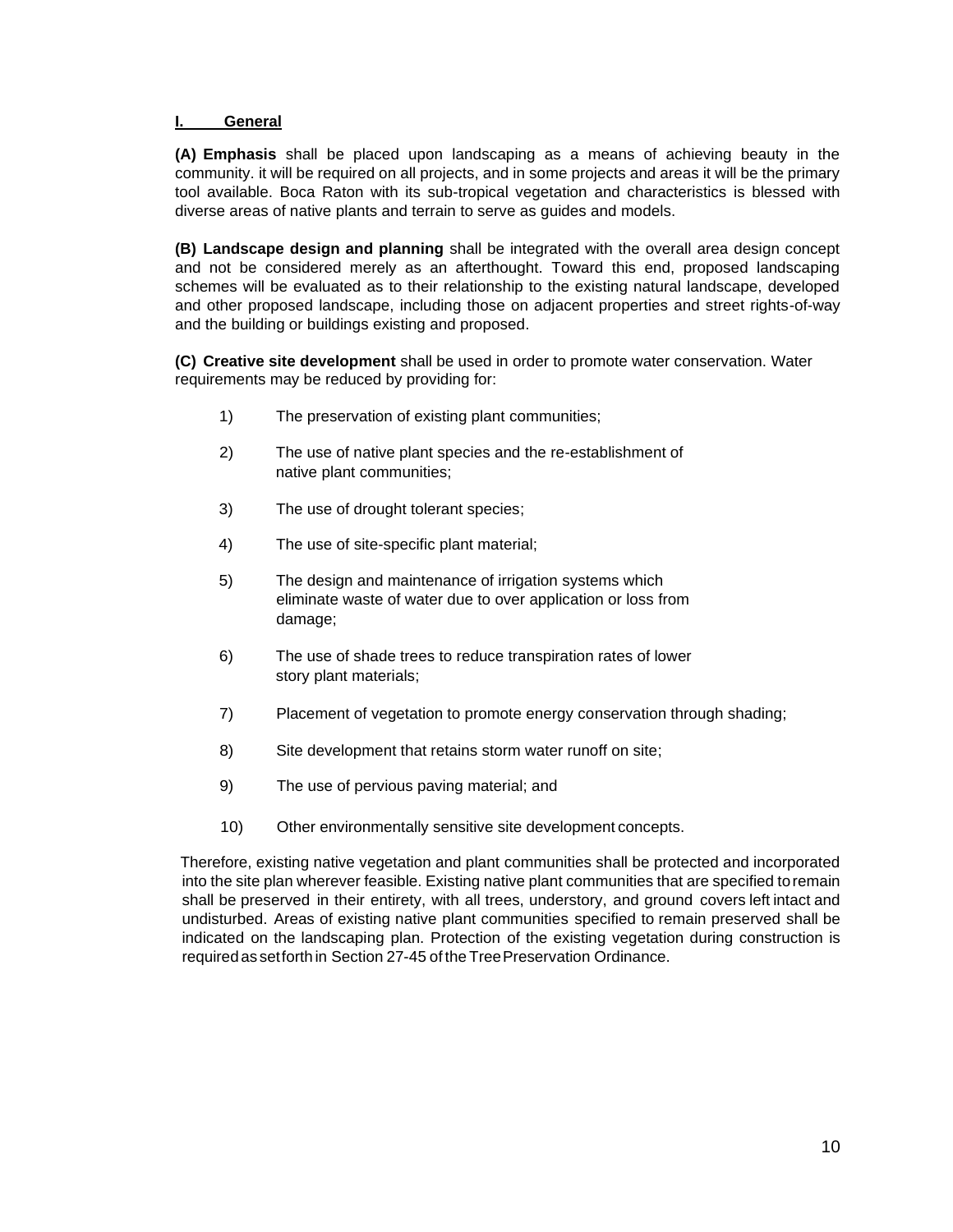**(D) Landscaping** includes not only trees and plantings, but paving, benches, fountains, exterior lighting fixtures, fences, and any other item of exterior furniture. All items of the landscape are to be selected not only for their functional value but for their aesthetic value and must complement the whole. All items of the landscape shall be indicated on a landscape plan; for each item, the landscape plan shall indicate:

- 1) Location.
- 2) Species, possible alternate species, and their drought tolerance ratings as listed in the South Florida Water Management District Xeriscape Plant Guide.
- 3) Height, spread, spacing, and quality.
- 4) Mulching, fertilizing, and planting bed preparation.
	- a) A minimum of 3 inches of organic mulch shall be placed around all newly installed tree, shrub, and ground cover planting areas.
	- b) The use of melaleuca, rather than cypress (or other valuable species) mulch is encouraged. Mulch consisting of any exotic invasive species must be certified seed-free by the producer.
- 5) Location of utilities, easements, and other improvements.
- 6) Approximate elevation of landscaped areas.
- 7) Irrigation system design and equipment specifications.

Trees shall be of a species having an average mature spread of crown of greater than twentyfive (25) feet and having trunk(s) which can be maintained in a clean condition over five (5) feet of clear wood. Trees having an average mature spread of crown less than twenty-five (25) feet may be substituted by grouping the same so as to create the equivalent of a twenty-five (25) foot crown of spread. Palm trees may be substituted for up to thirty percent (30%) of the required trees. Palms must have a minimum twelve (12') foot height and be highly resistant to lethal yellowing disease. A grouping of three (3) palm trees will be the equivalent of one (1) required canopy tree. Canopy trees species shall be a minimum of ten (10) feet overall height immediately after planting.

Fifty percent (50%) or more of the required trees for a project shall consist of one or more of the following recommended species:

> Acer rubrum (Red Maple) Bauhinia spp. (Orchid Tree) Bourreria suculenta var. revoluta (Strong Bark) Bucida buceras (Black Olive) Bursera simaruba (Gumbo Limbo) Calophyllum inophyllum (Beauty Leaf) Celtis laevigata (Hackberry) Chrysophyllum olivforrne (Satin Leaf) Clusia rosea (Pitch Apple) Coccoloba diversifolia (Pigeon Plum) Coccoloba uvifera (Sea Grape) Conocarpus erectus (Buttonwood or Silver Buttonwood)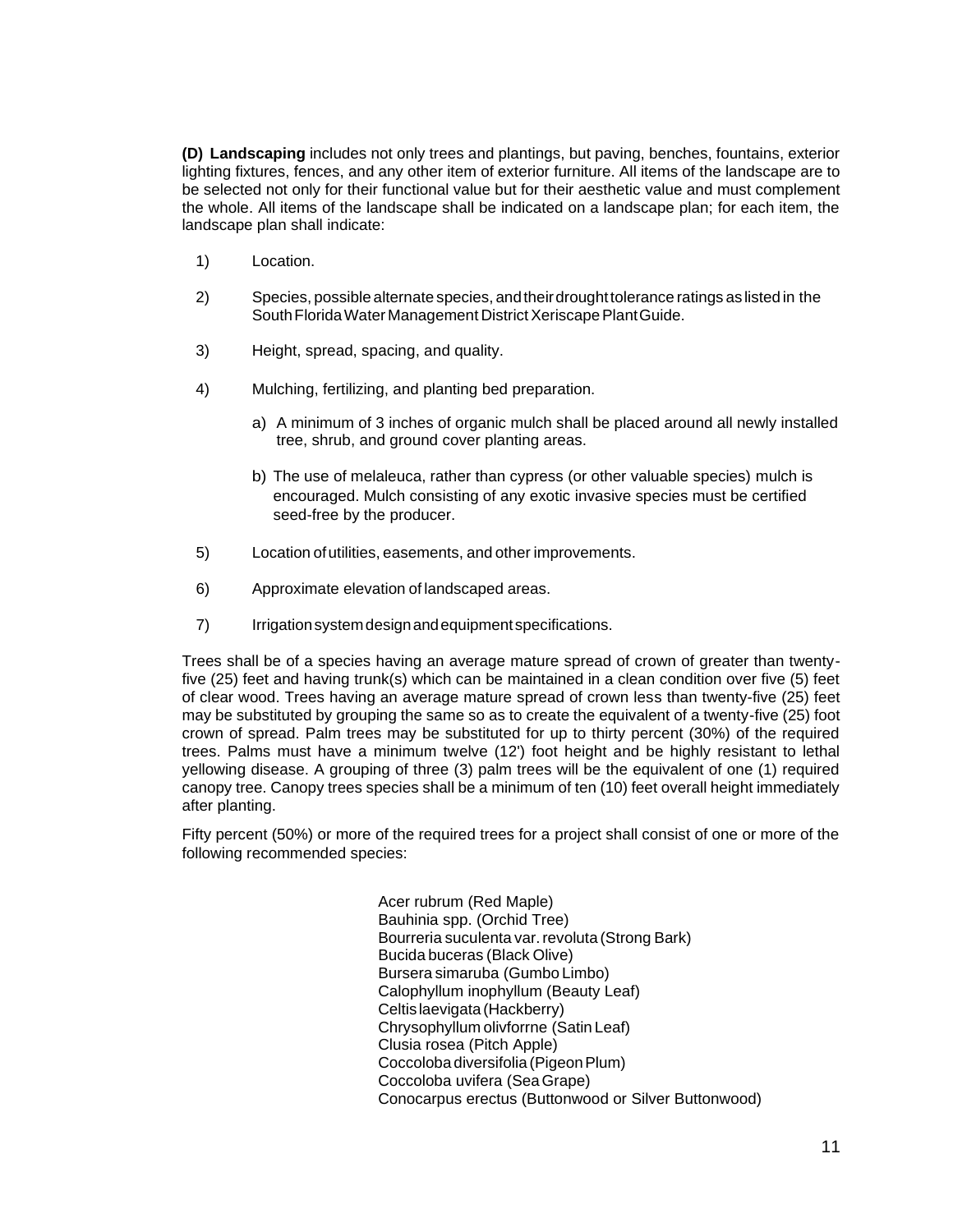Cordia sebestena (Geiger Tree) Cornus florida (Flowering Dogwood) Delonix regia (Royal Poinciana) Enallagrna latifolia (Black Calabash) Erythrina crista - galli (Coral Tree) Eugenia spp. Guaiacurn sanctum (Lignum-Vitae) Guapira discolor (Blolly) Hibiscus tiliaceus (Sea Hibiscus) llex cassine (Dahoon Holly) Jacaranda acutifolia (Jacaranda) Liquidarnbar styraciflua (Sweet Gum) Lysiloma sabicu (Cuban Tamarind) Lysiloma bahamensis (Wild Tamarind) Magnolia grandiflora (Magnolia) Manilkara roxburghiana (Mimusops) Myrica cerifera (Wax Myrtle) Myricanthes fragrans (Twinberry) Persia burbonia (Red Bay) Pinus elliottii (Slash Pine) Plumeria spp. (Frangipani) Quercus sp. (Oak) Sapindus saponaria (Soapberry) Simarouba glauca (Paradise Tree) Swietenia mahogani (Mahogany) Tabebuia argentea (Tree of Gold) Tabebuia pallida (Pink Trumpet) Tamarindus indica (Tamarind)

The use of native and drought tolerant species is strongly encouraged. When more than twenty (20) trees are required to be planted to meet the requirements of this code, a mix of species shall be provided. The number of species to be planted shall vary according to the overall number of trees required to be planted. The minimum number of species to be planted are indicated in the table below:

#### Required Species Mix

| Required Number of trees | Minimum Number of Species |  |  |
|--------------------------|---------------------------|--|--|
| 21-35                    |                           |  |  |
| 36-50                    | ว                         |  |  |

One (1) additional species for each additional fifty (50) trees

The following list of species are considered unacceptable for use as landscape trees and shall not be planted:

> Casuarina equesetifolia (Australian Pine) Melaleuca quinquenervia (Punk Tree) Metopium toxiferum (Poison Wood) Schinus terebinthifolius (Florida Holly)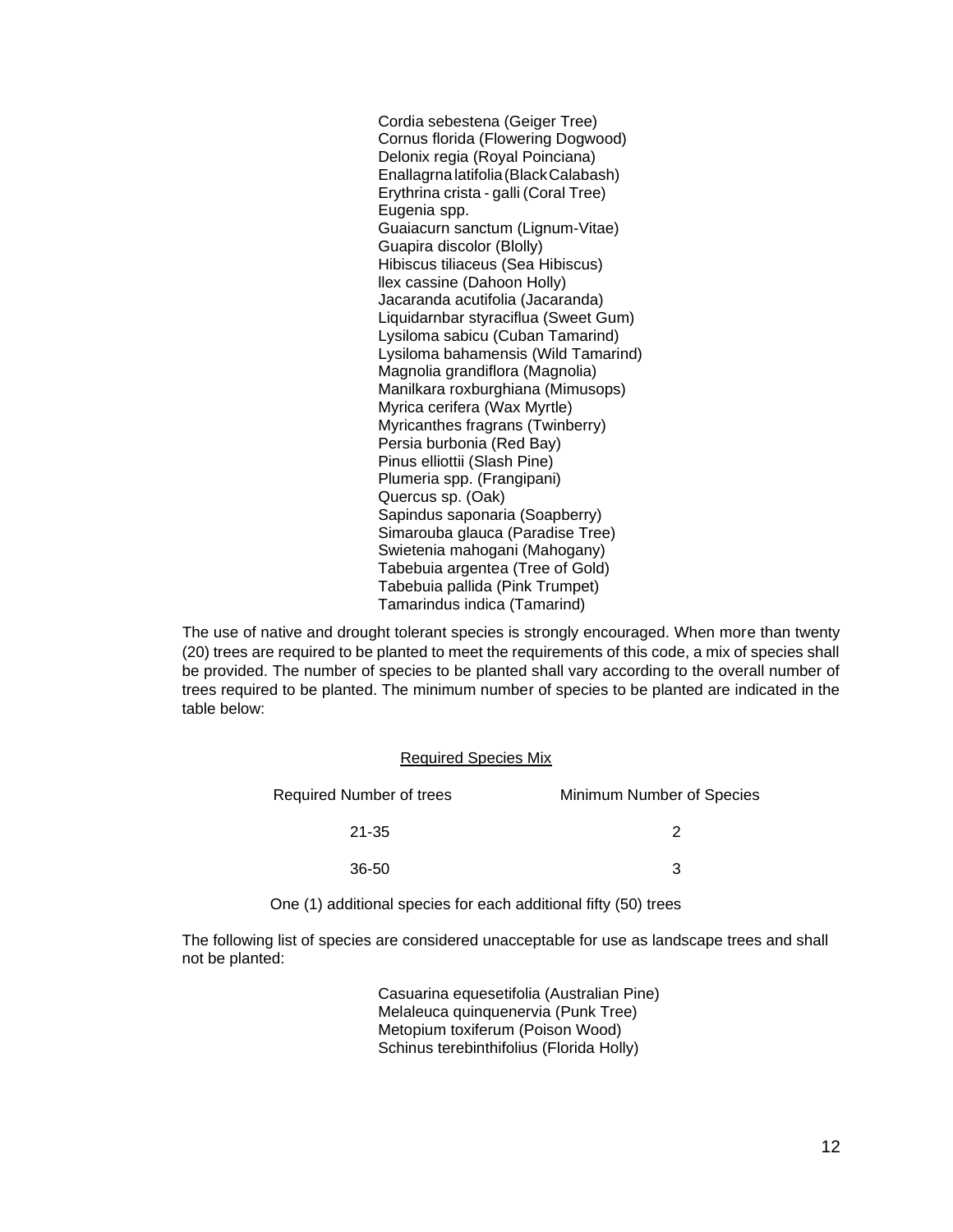No credit towards the fulfillment of the minimum required landscape shall be given for the following species:

> Acacia auriculiformis (Ear Leaf Acacia) Bischofia javanica (Bischofia) Fiscus nitida (Cuban Laurel) Ficus benjamina (Benjamin Fig) Cupianopsis anacardioides (Carrotwood)

Those species whose roots are known to cause damage to pavement or utilities shall not be planted closer than twelve (12) feet due to public right-of-way unless an approved root barrier structure is installed. These species can be planted provided that they are no closer than fifteen (15) feet from any public improvement.

Botanical Name **Common Name** 

Bischofia javanica **Bischofia, Toog** Schefflera actinophylla Schefflera Ficus spp. **Ficus** Spp. **Ficus** 

**(E) One of the uses of landscaping** will be to screen, which means the masking out or concealing of any objectionable area. The achievement of this is left to the designer, whether by walls, fences, mounds of earth, or vegetation. It must be complementary to the whole as outlined above. Screening shall be employed as outlined in parking lots, Section 302.2.2(8), and to mask from the public view of adjacent properties such service areas as trash and garbage areas, outside equipment of unaesthetic character, and accessory buildings or areas not enhancing or in keeping with the aesthetics of the project or neighborhood. Screening of air conditioning units and other mechanical equipment shall be accomplished in a manner that does not interfere with the proper operation and/or maintenance of such equipment.

**(F) Landscaping shall be designed** in such a manner as to impart Its aesthetic character when viewed from any area accessible to the public or from adjacent properties. This is to include view from high rise structures and bridges.

**(G) All landscaping and plantings designated on the plans** approved by the Board shall be installed in accordance with the specified height, spread and quality before a Certificate of Occupancy is issued.

**(H) Plant materials used** shall conform to the standards for Florida No. **1** or better as given in "Grades and Standards for Nursery Plants," Part I, Current Edition, and Part 11, State of Florida, Department of Agriculture, Tallahassee, a copy of which shall be maintained in the office of Community Development and shall be available for public inspection.

**(I)** Unless otherwise approved by the Board, **all grass areas** shall be sodded with clean sod reasonably free of weeds, noxious pests, and diseases. When grass areas are to be seeded, sprigged, or plugged, specifications must be submitted. One hundred percent (100%) coverage must be achieved within ninety (90) days. Nurse grass shall be sown for immediate effect and protection until coverage is otherwise achieved. The use of small irregularly shaped turf areas is discouraged. The maximum allowable area of turf on any site shall be seventy percent (70%) of the landscaped area, excluding areas of preserved or reestablished native plant communities.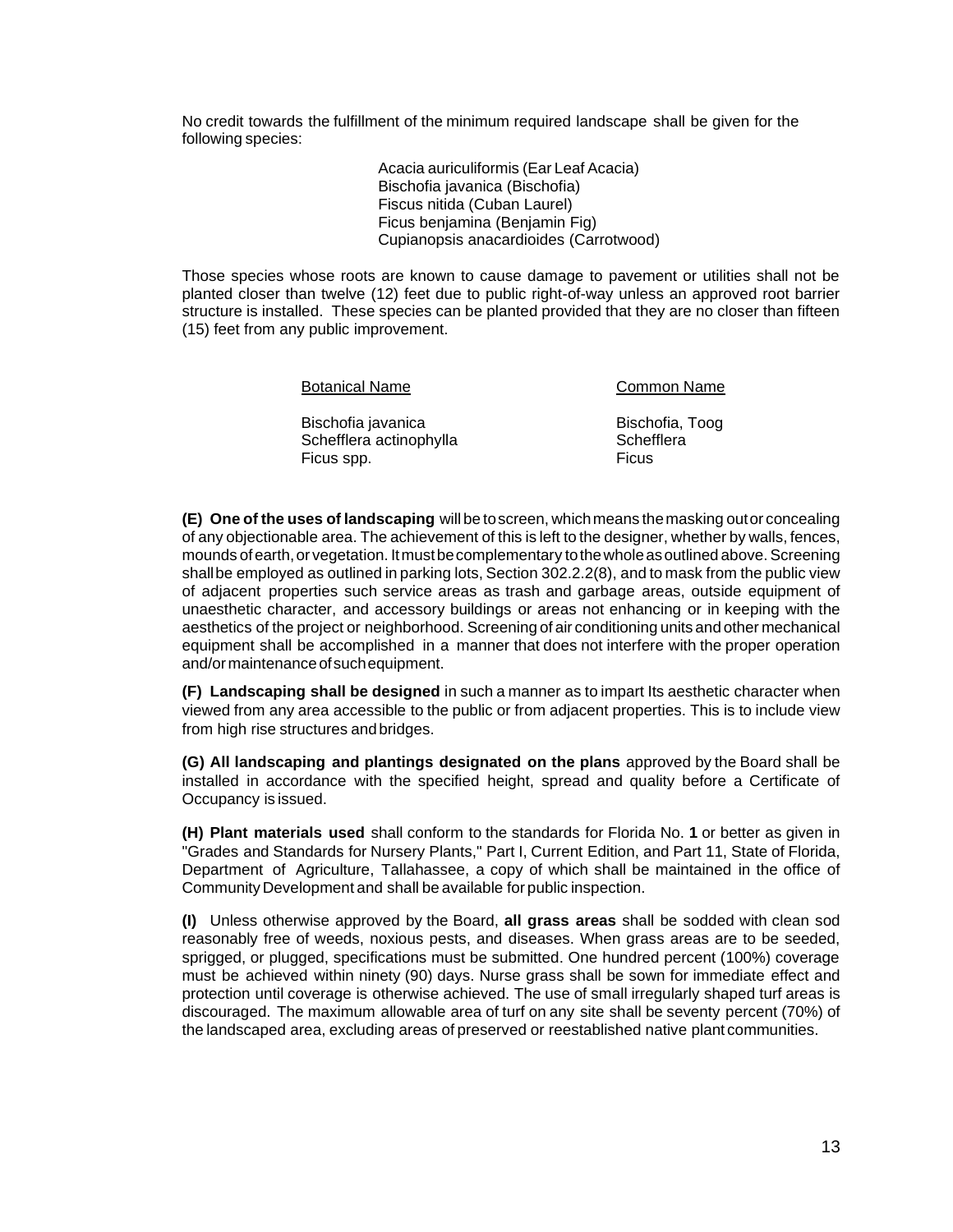- 1) **Primary Grass Types:** ·selection of grass types shall be made while considering the long-term economic and aesthetic effects of possible drought conditions upon the lawn areas.
	- a) **Use of St. Augustine Grass:** St. Augustine grass should be used adjacent to areas that accommodate significant pedestrian traffic or where the aesthetics of the immediate area are considered an important factor.
	- b) **Use of Bahia Grass:** Bahia grass should be used in large, non-manicured turf areas such as open fields, appropriate recreation areas, or other areas that are generally viewed from a distance or from a moving automobile.
- 2) **Alternatives to Turf:** In some cases, turf can be replaced with less water demanding plants or mulches.

**(J) Installation** - All landscaping shall be installed in a sound workmanlike manner and according to accepted good planting procedures with the quality of plant materials as described. All elements of landscaping shall be installed so as to meet all other applicable ordinances and code requirements. Landscaping beautification of median strips dedicated as public right-of-way requires the approval of the City Manager in accordance with Section 19-19.1 of the City Code of Ordinances. All landscaping installations within public dedicated swales, drain easements, and road rights-of-way must be approved by the City Engineer.

**(K) Landscaped areas** shall require protections from vehicular encroachment. Where a curb is utilized and the parking stall is adjacent to a contiguous landscape strip at least four (4) feet in depth, the first 2.5 feet of the parking stall, measured from the edge of the land- scape strip, shall be sodded or appropriately landscaped (see Illustration I). Where a wheel stop is utilized and the parking stall is adjacent to a contiguous landscape strip at least four (4) feet in depth, the first two (2) feet of the parking stall, measured from the edge of the landscape strip, shall be sodded or appropriately landscaped. The edge of the wheel stop shall be located six (6) inches from the edge of the paved area of the parking stall (see Illustration II). The landscaped portion of the parking stall may not be utilized to meet the minimum requirements of Section 3.2.2.2.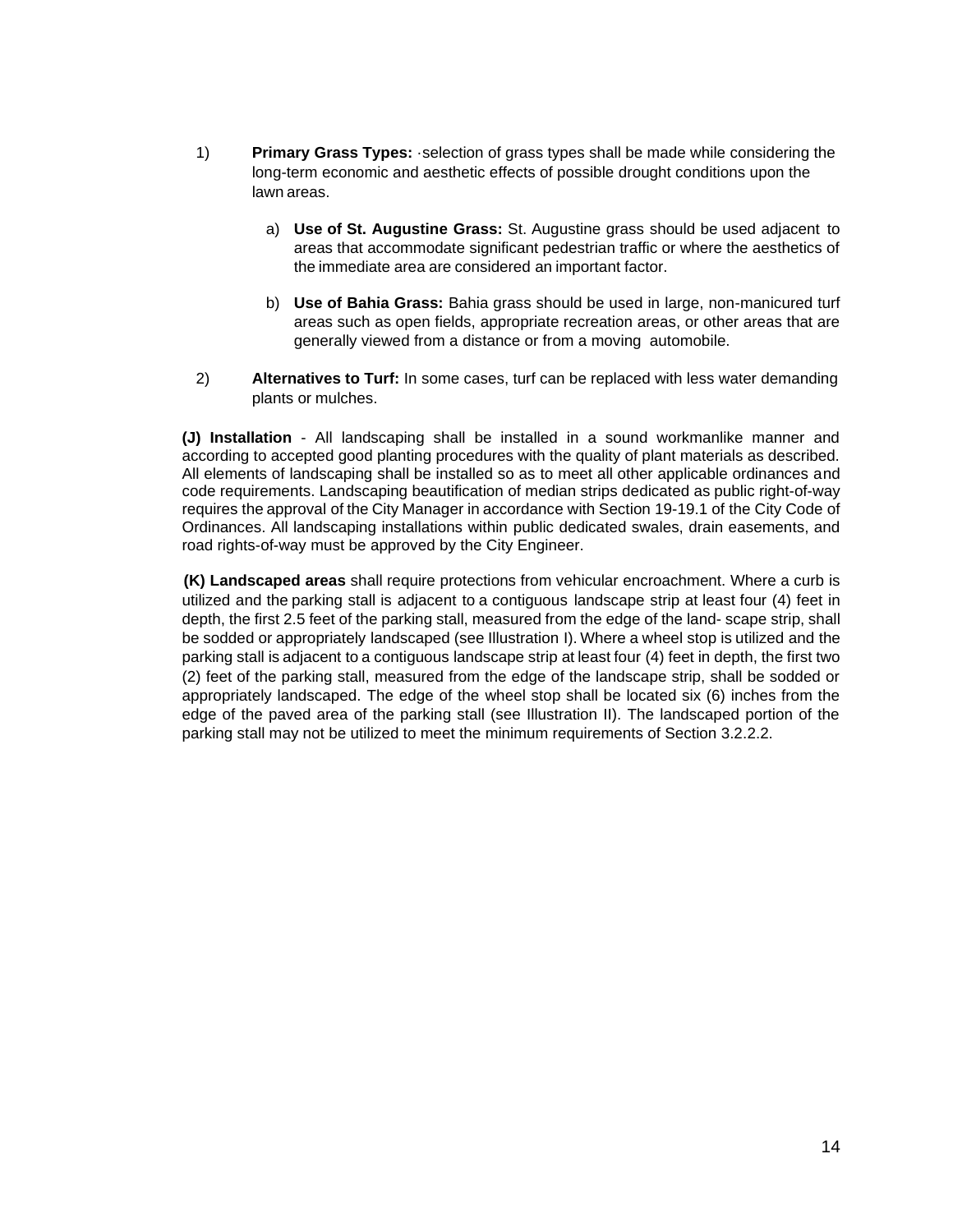

**(L) Maintenance** - The owner, occupant, tenant, and the respective agent of each, if any, shall be jointly and severally responsible for the maintenance of all landscaping. Landscaping shall be maintained in a good condition so as to present a healthy, neat, and orderly appearance at least equal to the original installation and shall be kept free from refuse and debris. Any dead vegetation and landscaping material shall be promptly replaced with healthy, living plantings.

- 1) **Mulch**. In order to preserve soil moisture, at least three (3) inches of clean weed free organic mulch should be maintained over all appropriate planting areas at all times.
- 2) **Mowing.** Mowing of turf shall be to encourage deep root growth.
- 3) **Irrigation Systems.** Irrigation systems shall be maintained to eliminate waste of water due to loss from damaged, missing or improperly operating sprinkler heads, valves, pipes, and all other portions of the irrigation system.
- 4) **Pruning.** Maintenance pruning is to allow for the healthy uniform growth of the plant. Tree pruning shall promote the health and natural growth of the tree, Pruning must not interfere with the design intent of the original installation. A plant's habit of growth must be considered ahead of time in instances where future conflicts might arise; i.e. views, signage, circulation, salt tolerance, etc. Tree pruning shall be accomplished in accordance with standards established in "Pruning Standards for Shade Trees, Revised 1989," as amended from time to time, promulgated by the National Arborist Association.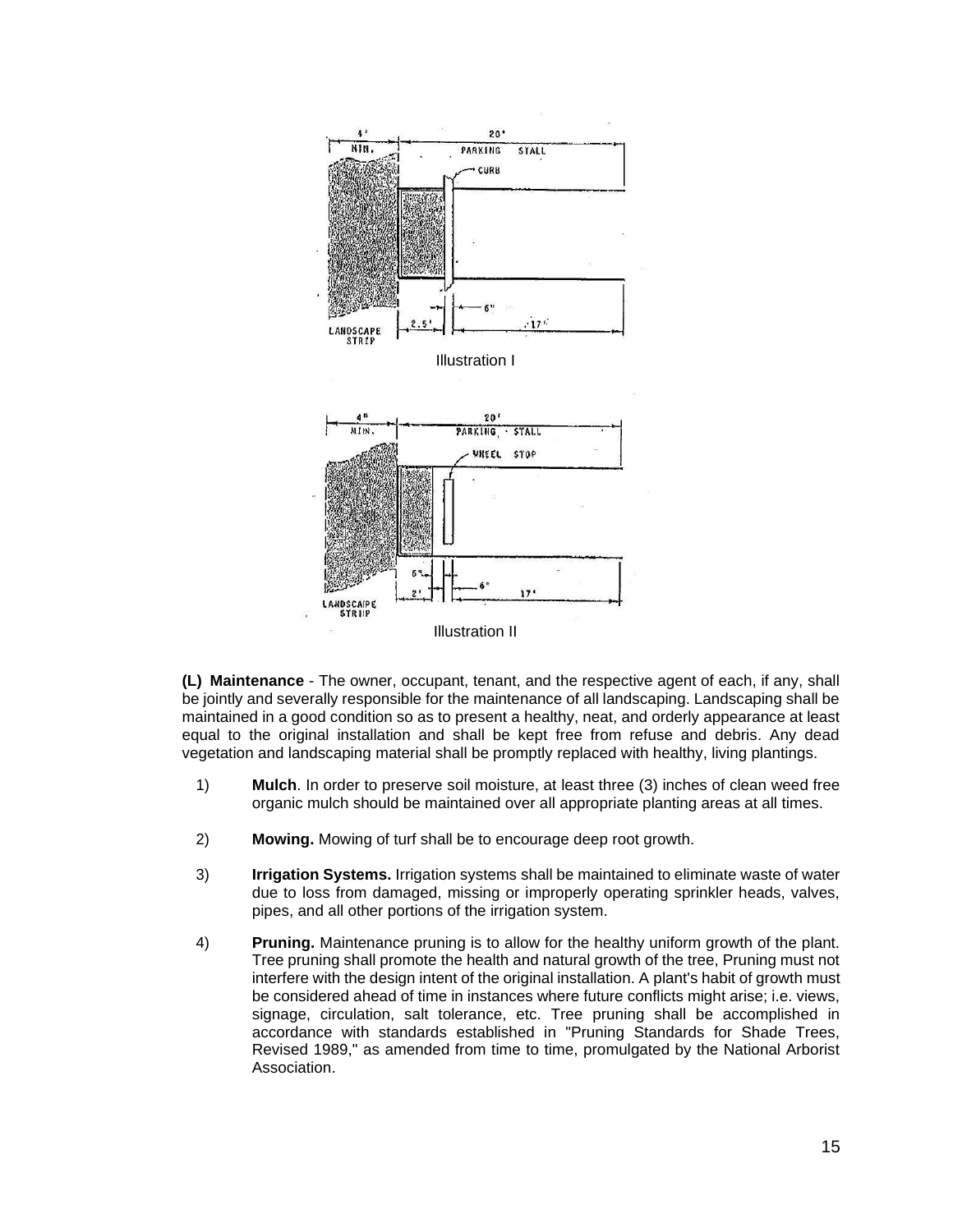**(M) Maintenance** - The owner, occupant, tenant, and the respective agent of each, if any, shall be jointly and severally responsible for the maintenance of all landscaping. Landscaping shall be maintained in a good condition so as to present a healthy, neat, and orderly appearance at least equal to the original installation and shall be kept free from refuse and debris. Any dead vegetation and landscaping material shall be promptly replaced with healthy, living plantings.

- 1) **Mulch**. In order to preserve soil moisture, at least three (3) inches of clean weed-free organic mulch should be maintained over all appropriate planting areas at all times.
- 2) **Mowing.** Mowing of turf shall be to encourage deep root growth.
- 3) **Irrigation Systems.** Irrigation systems shall be maintained to eliminate waste of water due to loss from damaged, missing or improperly operating sprinkler heads, valves, pipes, and all other portions of the irrigation system.
- 4) **Pruning.** Maintenance pruning is to allow for the healthy uniform growth of the plant. Tree pruning shall promote the health and natural growth of the tree, Pruning must not interfere with the design intent of the original installation. A plant's habit of growth must be considered ahead of time in instances where future conflicts might arise; i.e. views, signage, circulation, salt tolerance, etc. Tree pruning shall be accomplished in accordance with standards established in "Pruning Standards for Shade Trees, Revised 1989," as amended from time to time, promulgated by the National Arborist Association.

**(N)** All landscaped areas except those areas composed of existing native plant communities and reestablished native plant areas shall be provided w an approved irrigation system. The irrigation system shall be designed and installed in accordance with the Florida Irrigation Society Standards and Specifications for Turf and Landscape Irrigation Systems (revised June 10, 1988), as amended from time to time. Well water systems must be designed and maintained in a manner which eliminates staining of buildings, walks, walls, and other site improvements.

- 1) **Irrigation of Existing Native Plant Communities.** Existing plant communities and ecosystems, maintained in a natural state, do not require and shall not have any additional irrigation water added in any form.
- 2) **Reestablished Native Plant Areas.** Native plant areas that are supplements to an existing plant community or newly installed plant areas may initially require additional water to become established. Where newly planted native areas have been installed in soils appropriate to the proposed native system, additional irrigation water (after the period of establishment) is unnecessary and probably harmful. The water required during the establishment period shall be applied from a temporary irrigation system, a water truck orby hand watering from a standard hose bib source.
- 3) **Cultivated Landscape Areas.** Irrigation systems, either manual or automatic, may be used for the cultivated landscape areas. Application of water through a properly zoned, maintained, and regulated irrigation system can be the most efficient method of watering the landscape.
	- a) **Small Irrigation Systems.** Small residential and commercial areas may be irrigated a manually controlled, properly zoned irrigation system if sufficient time and labor is available for its operation. Landscape plantings and turf areas shall be watered on an as needed basis only.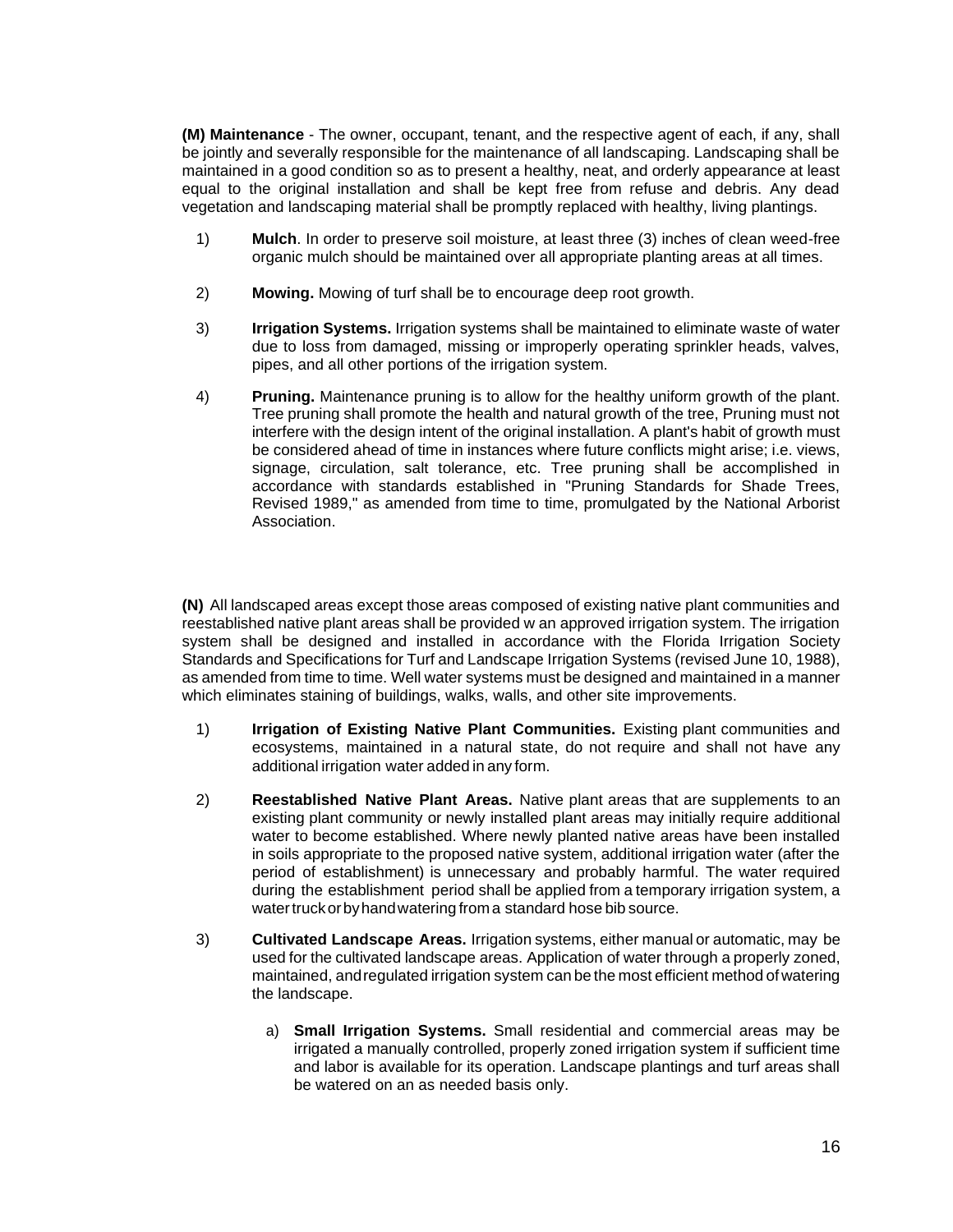- b) **Large Irrigation Systems.** When irrigated, cultivated areas in larger residential, commercial, and industrial areas shall be irrigated by the use of an automatic irrigation system with controllers set to apply water as noted in this section. High water and low water use areas shall be zoned as noted below. Irrigation controllers shall be switched to manual operating mode during periods of increased rainfall. To avoid operation of the system during periods of increased rainfall, a rain switch shall be required on all irrigation systems. The use of other moisture sensing devices is highly recommended.
- c) **Coverage Requirements.** In all areas that are to be planted in a cultivated landscape, irrigation systems shall be designed to have a minimum of 100% coverage on a day when winds are no more than 5 miles an hour.
- 4) **Zoning of Irrigation Systems.** Systems shall be designed to incorporate irrigation zones capable of applying water onto turf areas on a different schedule than those irrigating shrub planting beds. Therefore, grouping landscape plantings according to similar water needs is required. Landscape plants shall be grouped according to drought tolerance. The irrigation system design shall be in accordance with required application rates.
	- a) **Turf areas shall be watered with sprinklers.** Low trajectory heads shall be used when irrigating confined turf areas to prevent overspray onto impervious areas.
	- b) **Trees, shrubs, flowers, and ground covers** shall be watered utilizing low volume drip, spray, bubbler emitter, or similar low volume water application devices.
- 5) **Elimination of Overthrow onto Nonpervious Areas**. Landscape irrigation systems shall be designed so that, to the greatest extent practical, water being applied to impervious areas is eliminated.
	- a) **Impervious Areas.** Sprinklers heads shall be placed as required to reduce direct overthrow onto impervious areas.
	- b) **Wind Control.** The use of low trajectory heads is encouraged in order to reduce the effect of wind velocity on the spray stream.
- 6) **Use of Nonpotable Water.** Use of nonpotable water for the irrigation of lawn and plant material is required when determined to be available.

## 7) **Water Application Rates.**

- a) **General** All watering of planted areas should be managed so as to:
	- 1. Maintain healthy flora;
	- 2. Make plant material more drought tolerant;
	- 3. Avoid excessive turf growth;
	- 4. Minimize fungus growth;
	- 5. Stimulate deep root growth;
	- 6. Minimize leaching of fertilizer; and
	- 7. Minimize cold damage.
- b) **Watering of St. Augustine Grass Lawns.** All watering of St. Augustine grass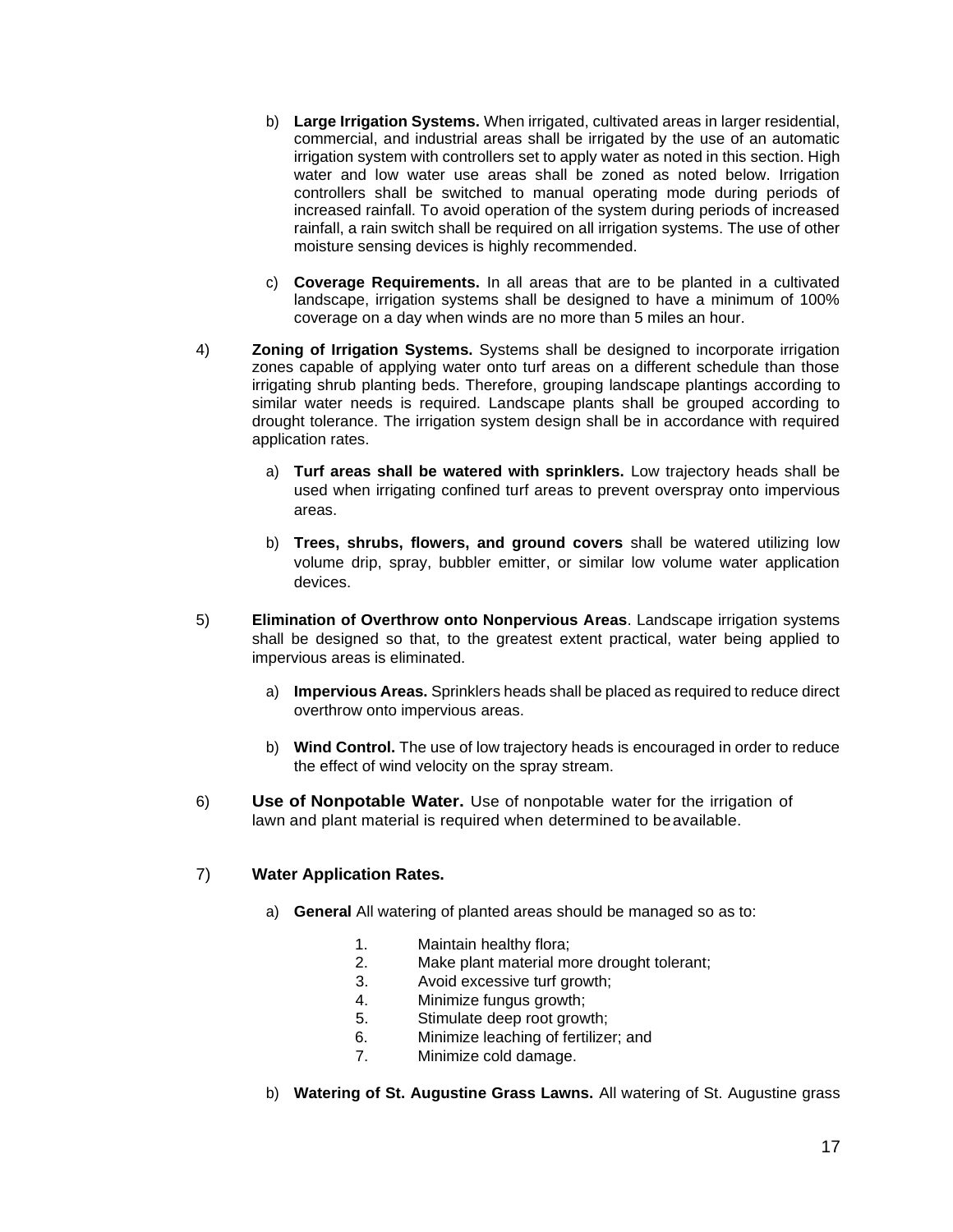lawn areas shall be accomplished on an as needed basis as indicated by turf wilt.

- c) **Watering of Bahia Grass Lawns.** All watering of Bahia grass lawn areas shall be accomplished on an as needed basis. Bahia grass may not require watering even when wilting. Nothing in this code shall be construed so as to require the withholding of water from grass beyond the stage of turf wilt.
- d) **Since deep watering promotes deep root growth and healthier plant material,** water shall not be applied at a precipitation rate of less than one half inch (1/2") per application.
- 8) **Promoting Deep Root Growth of Trees and Shrubs**. Watering of plants and trees should always be in a sufficient amount to thoroughly soak the root ball of the plant and the surrounding area, thereby promoting deep root growth and drought tolerance.

The City encourages the proper choice of plants for water conservation in landscaping. A listing of ground cover, shrubs, and trees with relative drought tolerances is available upon request at the Department of Community Development, Environmental Division, in an effort to promote water conservation in landscaping.

**(O)** The City may inspect the project and indicate whether or not the landscape fulfills the criteria set forth in this ordinance. Violations will be noted and property owners or their agents will have thirty (30) days in which to correct all violations. The quality of all material must meet or exceed the quality at which it was planted.

**(P) Landscaping of Existing Properties** - Whenever an existing structure is altered in any way requiring approval of the Community Appearance Board, landscaping, if not in accordance with present criteria requirements, shall be up-graded to meet those requirements, unless in the opinion of the board, such up-grading is impractical or would result in undue hardship. In this case the Board reserves the right to waive such portions of the criteria as it deems advisable.

When no structural change is involved, a voluntary change in landscaping that results in an improvement of the appearance of the property or which promotes water conservation may be allowed at the discretion of the Board.

**(Q) Xeriscape Point System** - Each CAB approved landscaping plan shall comply with all of the provisions of the criteria of the Community Appearance Board. Additionally, in order to receive Community Appearance Board approval, each plan must satisfy a minimum of 30 points from the following list of options:

|    | Design Options                                                                      | Points |
|----|-------------------------------------------------------------------------------------|--------|
| 1) | <b>Irrigation System:</b><br>Moisture sensing controller (other<br>than rainswitch) | 5      |
|    | Plan submitted with low, moderate,<br>and high water usage indicated                | 5      |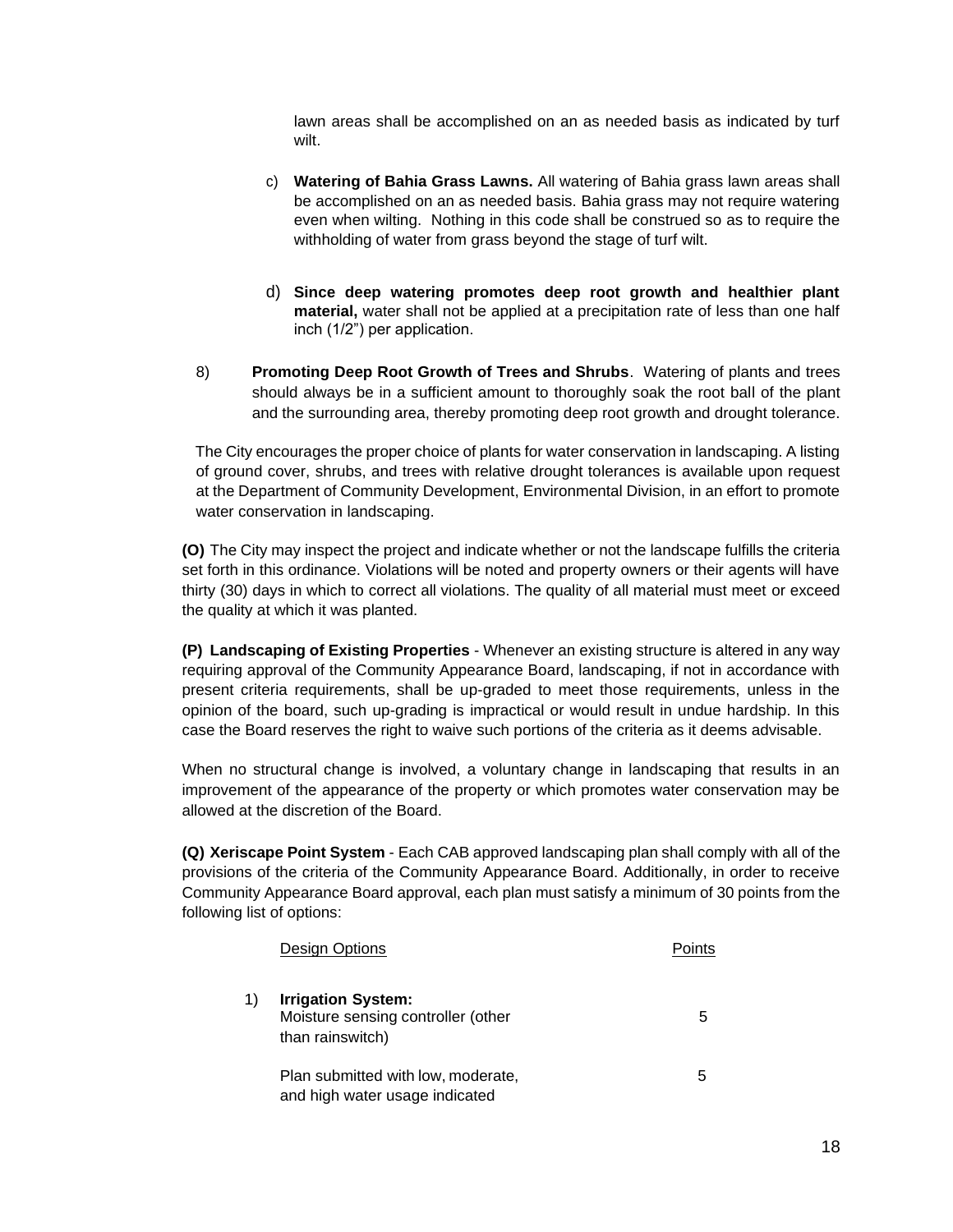| 2)                                                                                                         | Shrubs:<br>25-50% of total quantity of plants<br>from list<br>51-100% of total quantity of plants<br>from list                                                                                                                            | 5<br>10 |  |  |
|------------------------------------------------------------------------------------------------------------|-------------------------------------------------------------------------------------------------------------------------------------------------------------------------------------------------------------------------------------------|---------|--|--|
| ("List" is defined as "very drought tolerant" in South<br>Florida Water Management Xeriscape Plant Guide.) |                                                                                                                                                                                                                                           |         |  |  |
| 3)                                                                                                         | Trees:<br>25-50% of the total quantity of trees<br>from list<br>51-100% of the total quantity of<br>trees from list                                                                                                                       | 5<br>10 |  |  |
| 4)                                                                                                         | <b>Extra Shade/Canopy Trees in Vehicular Use Areas:</b><br>20% more than required<br>40% more than required                                                                                                                               | 5<br>10 |  |  |
| 5)                                                                                                         | Sod Areas:<br>Sod area less than 60% of landscape<br>area                                                                                                                                                                                 | 5       |  |  |
| 6)                                                                                                         | <b>Florida Native Landscape:</b><br>100% of landscape area is preserved<br>or reestablished<br>Florida native<br>vegetation. Plan<br>must include<br>trees, understory,<br>and groundcover<br>with a maximum<br>of 50% of site<br>sodded. | 30      |  |  |

### **302.2.2 Criteria for Parking Lots and Vehicular Use Areas**

**(A)** Parking lots and other vehicular use areas are to be designed as an aesthetic asset to a neighborhood and to the building, group of buildings, or facility they serve, A parking lot is to be considered a transitional space between the access (such as roads) and the building, group of buildings or other outside spaces, which it serves. The parking lot, because it is viewed from above as well as at eye level, should be designed accordingly.

**(B)** Parking lots, vehicular use areas, and their parked vehicles are to be effectively screened from the public view and from adjacent property and in a manner that is attractive and compatible with safety, the neighborhood, and facilities served.

**(C) The atmosphere** within the parking lot and vehicular use area is to be park-like rather than the harsh hardstand of paving. Trees are of primary importance in the landscape. They are not to be minimized in either height or quantity. The tree imparts, especially in a relatively fiat area, a sense of three-dimensional space. It cases shadows that reduce the monotony of the expanse of paving and creates a refuge from the tropical sun. Signs designating entrances, exits, and regulations, are to be of a tasteful design and subject to review by the Board. The pavement is to be more than wall to wall asphalt.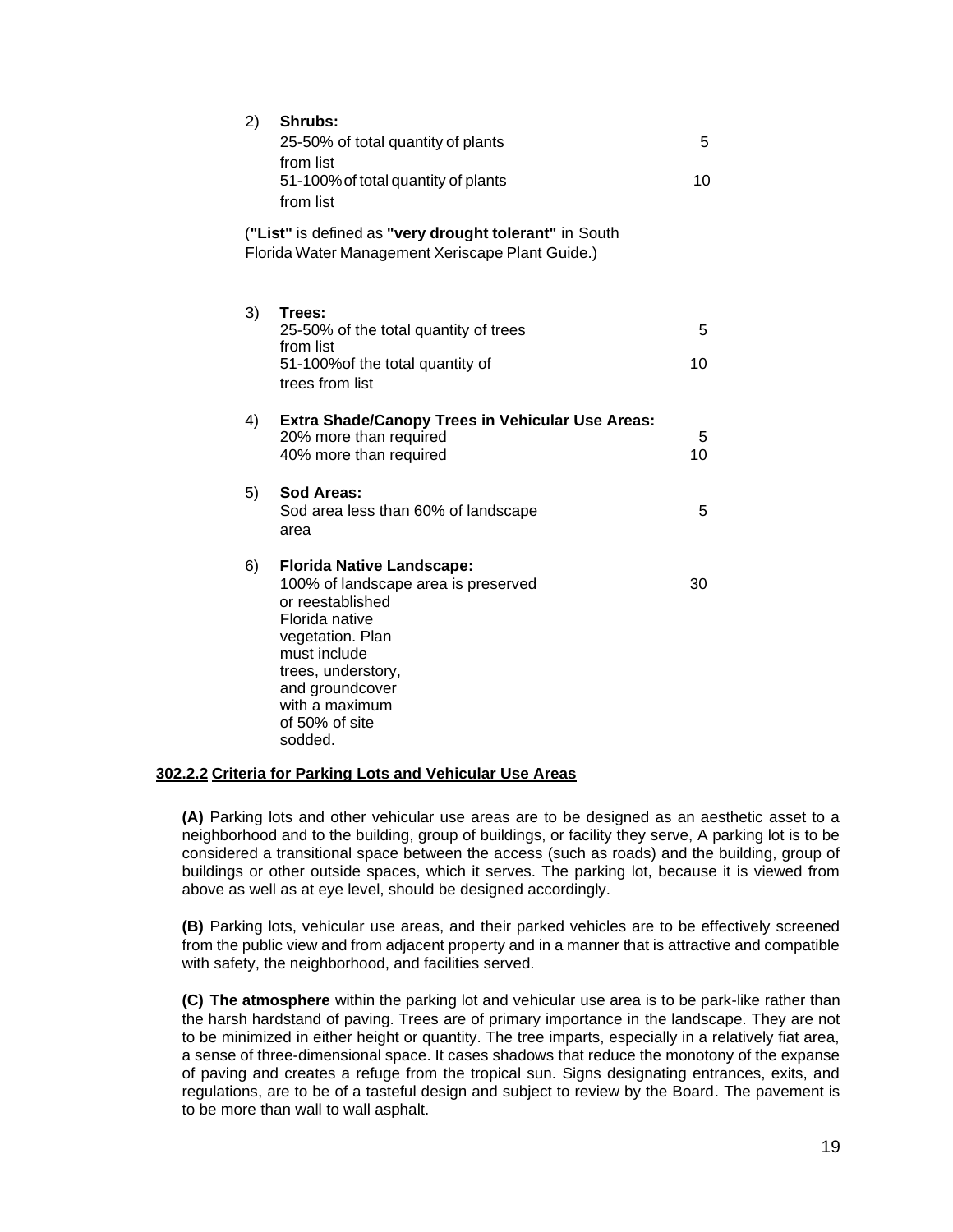It is recommended that pavement be varied in texture or color designating lanes for automobile traffic, pedestrian walks, and parking spaces. Bright colored pavement is to be used only with restraint. In order to create a pleasant atmosphere, it is recommended that consideration be given to sculpture, fountains, gardens, pools, and benches. Design emphasis is to be given to the entrances and exits to the lot. Trash, refuse, and unaesthetic storage and mechanical equipment should be screened from view.

**(D) Lighting** is to be designed not only from the standpoint of safety and resistance to vandalism, but for visual effect. It should avoid any annoyance to the neighbors from brightness or glare. It should not impart a prison-like atmosphere. Low lights of a modest scale can be used along with feature lighting emphasizing plants, trees, barriers, entrances and exits. The fixtures are to be selected not only for their functional value but for their aesthetic qualities. They are to be considered furniture of the parking lot visible both day and night.

## **(E) Minimum Requirements for Off-Street Parking and Other Vehicular Use Areas:**

- 1) **All areas** used for the display of parking of any and all types of vehicles, boats or heavy construction equipment, whether such vehicles, boats or equipment are selfpropelled or not, and all land upon which vehicles traverse the property as a function of the primary use, hereinafter referred to as "other vehicular uses," including but not limited to activities of a drive-in nature such as, filling stations, grocery and dairy stores, banks, restaurants, and the like, shall conform to the minimum landscaping requirements hereinafter provided.
- 2) **Fifteen percent (15%)** minimum of the gross parking area is to be devoted to living landscaping, which includes grass, ground cover, plants, shrubs, and trees. The gross parking area is to be measured from the edge of the parking and/or driveway paving and sidewalks, extended five feet (5') in all directions, but is not to include any area enclosed by the building or covered by a building overhang.
- 3) **Perimeter Screening:** All parking lots and vehicular use areas shall be screened from all abutting properties and/or rights of way with a wall, fence, hedge, or other durable landscape barrier. Any living barrier shall be established in a minimum four foot (4') minimum wide planting strip. This living barrier shall be at least thirty inches (30") high with maximum on center spacing of thirty inches (30") at the time of planting and shall attain a minimum height of three feet (3') above finished grade of the adjacent vehicular use area one year after planting. A non-living barrier shall be a minimum of three feet (3') above finished grade of the adjacent vehicular use area at time of installation. In addition, one (1) tree in each thirty-five (35) lineal feet or fraction thereof shall be provided in the perimeter landscape planting area. Hedges, where required, shall be planted and maintained so as to form a continuous, unbroken, solid, visual screen thirty-six inches (36") high within a maximum of one (1) year after time of planting. Non-living barriers shall require additional landscaping on one or both sides to soften and enhance their appearance. A required six feet (6') masonry wall on a zoning boundary must have a minimum four foot (4') pervious planting area adjacent to It. The remainder of the required landscaped areas shall be landscaped with grass, ground cover, or other approved landscape treatment excluding paving. All property other than the required landscaped strip lying between the right-of-way and off-street parking area or other vehicular use area shall be landscaped with at least grass or other ground cover. This shall include the offproperty swale between the actual pavement of a public street or alley and the rightof- way/property line. Appropriate provisions of this section may be waived in the following situation:

Where a proposed parking area or other vehicular use area abuts an existing hedge, wall or other durable landscape barrier the landscape barrier requirement in the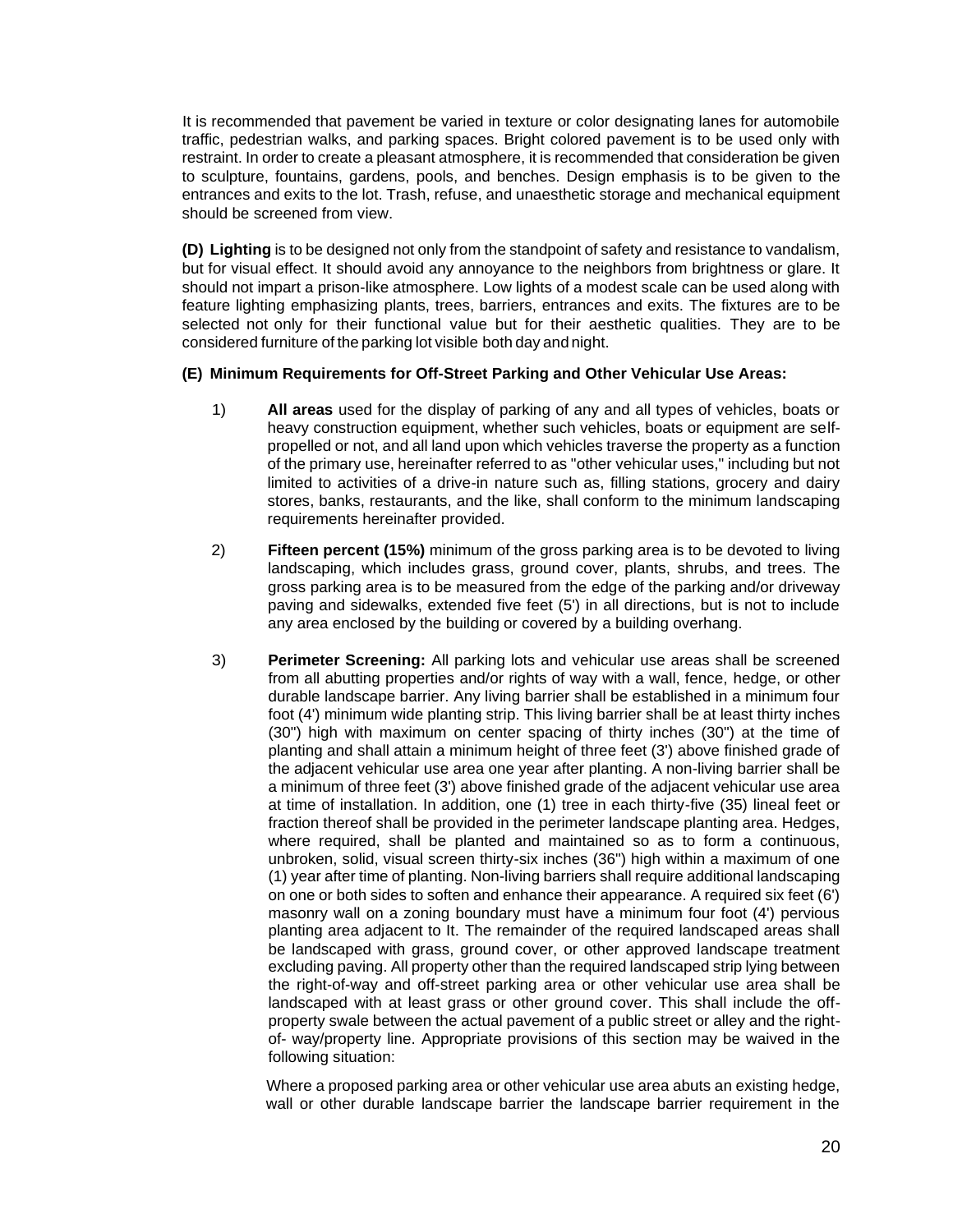required four foot (4') planting strip may be reduced or omitted provided the existing barrier meets all applicable standards of these criteria and protection against vehicular encroachment is provided. The adjacent property landscape barrier must be indicated on the landscape plan.

### 4) **Interior Landscaping:**

Interior areas of parking lots shall contain planter islands located so as to best relieve the expanse of paving. Planter islands must be located no further apart than every ten (10) parking spaces and at the terminus of all rows of parking. A planter island shall be a minimum of five feet (5') wide and shall be eighteen feet (18) long as measured from the end of the parking stall. The planter island nose shall have a minimum 2.5 foot radius (see Illustration Ill). All planter islands shall be curbed to prevent vehicular encroachment.



Interior areas of vehicular use areas shall contain planter islands located so as to best relieve the expanse of pavement. This section may be modified under the following circumstances:

- **a)** When a strict application of this section will seriously limit the function of an area the required landscaping may be relocated with the approval of the Community Appearance Board.
- **b)** In an industrial project the Community Appearance Board may lower the overall landscape area of the gross parking area. This reduction would apply only to the interior requirements. Perimeter minimums will not change.
- 5) **All planter islands** must contain a minimum of one tree for every one hundred and twenty-five (125) square feet or less of area. Trees in the planter islands do not count as credit towards the required perimeter trees. All required interior trees shall have a minimum clear trunk of six (6) feet and a minimum height of ten (10) feet: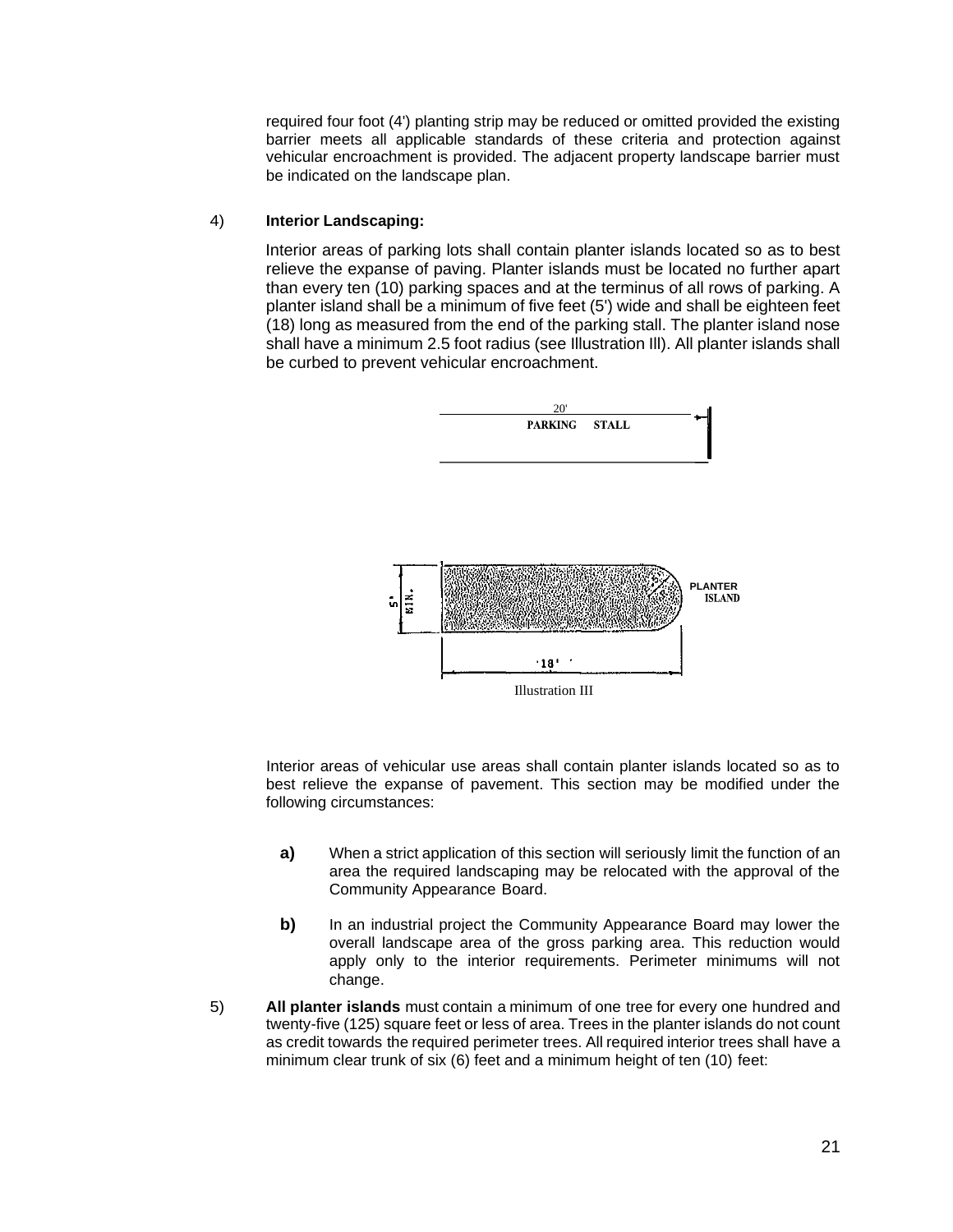The remainder shall be landscaped with shrubs, lawn, ground cover or other approved material not to exceed three (3) feet in height.

**(F) Credit for existing plant material** will not be given where, in the opinion of the Board, the chance of survival is in question. If existing plant material for which credit has been given, should be damaged prior to the issuance of a Certificate of Occupancy, it shall be replaced in kind or with a substitute satisfactory to the Board.

## **302.2.3 Dumpster Enclosures**

- a. All dumpsters and other trash containers shall be completely screened on all four sides with an enclosure that is comprised of a durable material such as masonry with a finish that is architecturally compatible with the project. Chain link fencing, with or without slats, will not be allowed.
- b. A durable material such as masonry is recommended with an architecturally compatible finish.
- c. Where appropriate, enclosures shall have a minimum three (3) foot, curbed, landscape area on the sides and rear.
- d. Placement of enclosures in street frontage is discouraged. They shall be located so as to conceal them from public view to the maximum extent possible.

## **302.2.4 Site Lighting**

- a. Parking lot and security lighting shall be designed to direct light into the property
- b. The use of building mounted lights is discouraged, but if used, the light source shall not be visible *off* site.
- c. The color of the light sources shall be consistent throughout the project.
- d. Light standards (poles) shall be limited to a height of twenty (20) feet on commercial projects. Residential projects shall generally require a shorter standard.

## **303.0 Areas of Particular Note and Their Added Requirements**

The following is a list of natural and manmade areas and thoroughfares of particular note with their descriptions and added requirements. Requirements in the previous "General Requirements" also govern these areas.

## **a) Ocean Beach and State Road A-1-A**

The existence of the ocean on our east imparts more directional and aesthetic influence than any other natural attribute. We should maintain an awareness of it in the development of the community. It is felt that it is essential to maintain and develop physical and visual contact with it through vistas, overlooks, adjacent roads and access parks. The ridge between State Road A-1-A and the beach, with its minimum height defined by ordinance, produces the potential overlooks, is a natural barrier between traffic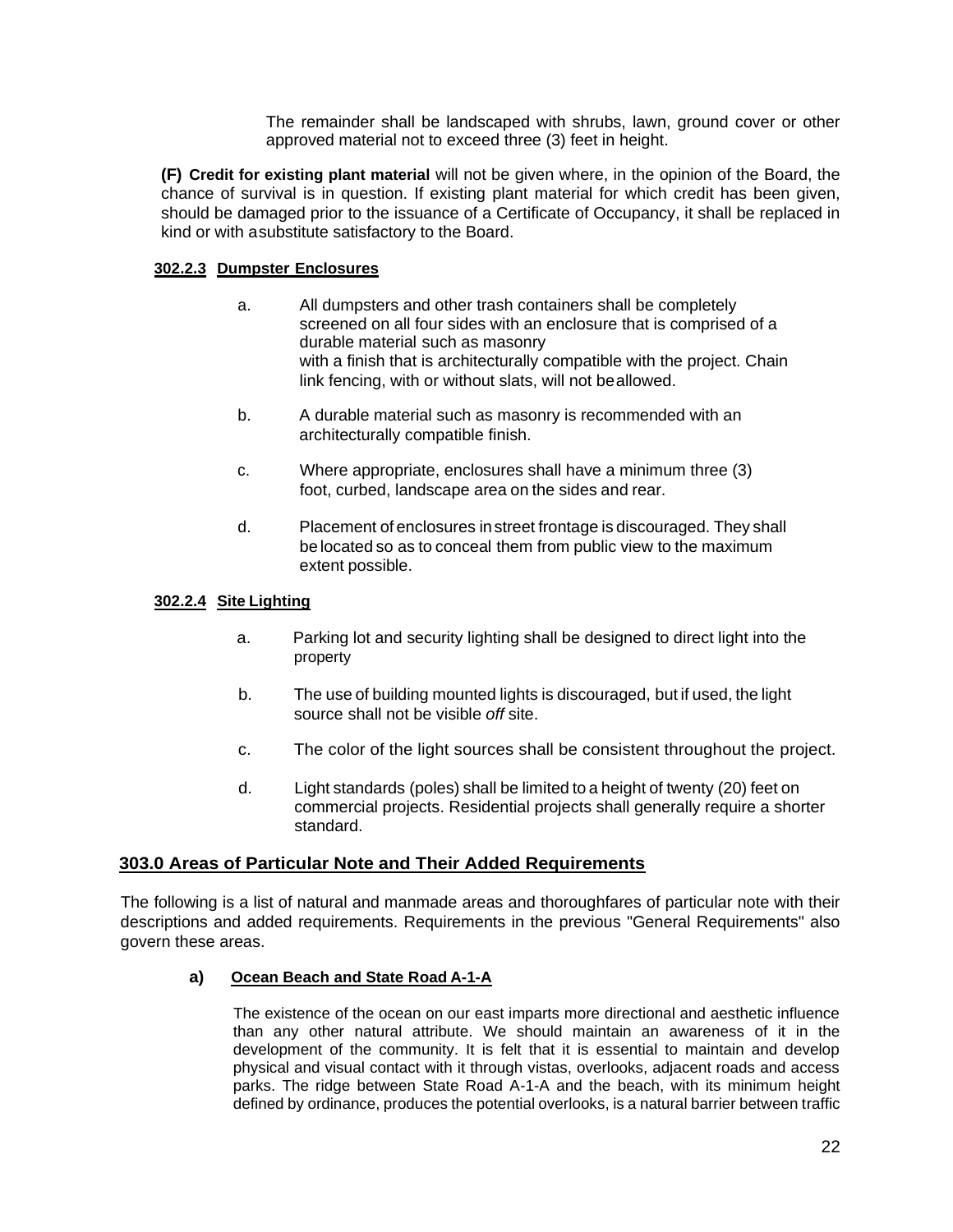and the beach, and defines the beach as an entity in itself. State Road A-1-A is a northsouth highway between the lntracoastal Waterway and the ocean traversing the length of Boca Raton. It is the only man-made artery where the true character of the coastal community can be experienced in its fullness. Its variance in elevation allows unparalleled views of the ocean and of the sloping terrain to the lntracoastal Waterway. The natural topography of the slope as well as the ocean ridge must be preserved. The natural landscape adjacent to this artery is all but destroyed in other South Florida communities. This landscape must be fully considered and preserved to the greatest extent in development. (See Landscaping, Section 302.2.2.a.) It is the strong feeling of the Board that openness both to the east and west be maintained. Therefore, buildings are to be designed and sites planned in such a manner as to allow maximum visual contact with the beach, ocean, and slope to the lntracoastal.

Of particular note is the area adjacent to the inlet bridge. Buildings and grounds in this area must be designed to be viewed from all directions, including that from the elevations of the bridge and high rise buildings.

## **b) lntracoastal Waterway**

The lntracoastal Waterway, a natural north-south thoroughfare, has two main inherent attributes. One is the natural vistas from parks, bridges, and other points of public access. The second is the imparting of an aesthetic experience together with an insight into the basic character of Boca Raton when traversing the waterway, with its winding a varied width course. Therefore, buildings within view of the waterway must present to it their facade of greatest or equal to greatest importance. All accessory buildings and facilities shall be screened from the public view or designed to the standards of adjacent buildings.

## **c) El Rio Canal**

There is an important natural attribute that divides our community in the north-south direction. This tide affected waterway, navigable at least part way, bends often to have the feeling of a meandering stream. Also helpful toward its character is the limited use of bulkheading. The east bank possesses a natural landscape potential for fine vistas from bridges at Camino Real and Palmetto Park Road. This should be maintained and developed. The area on the east bank opposite Florida Atlantic University has an openness that could be developed for views of the University. Private property owners and the city should consider this and work toward it through landscaping and possible use of bicycle and walking paths in some areas. The vistas from all of the bridges and opposite banks are important for visual enjoyment of the community, and projects adjacent to the canal shall present an acceptable facade to this exposure.

## **d) North-South Ridge**

The natural ridge running from S.W. 11th Place to 20th Street and generally adjacent to N.W. and S.W. 4th Avenue is a definite aesthetic asset to the community. It affords vistas to the west at many points and an almost continuous overlook to the east, when traversing N.W. and S.W. 4th Avenue, with a most important view at its intersection of Palmetto Park Road. Structures placed on this ridge shall not disturb the natural elevation and shall be designed in such a manner as to complement it. Structures adjacent to the ridge shall be designed and placed in such a manner as to afford maximum unobstructed view to the east from N.W. and S.W. 4th Avenue. The structures viewed from this ridge, even though a distance from it, shall be designed in relation to the surroundings, with particular attention given to the views of its forms, facades, roof coverings, and landscaping.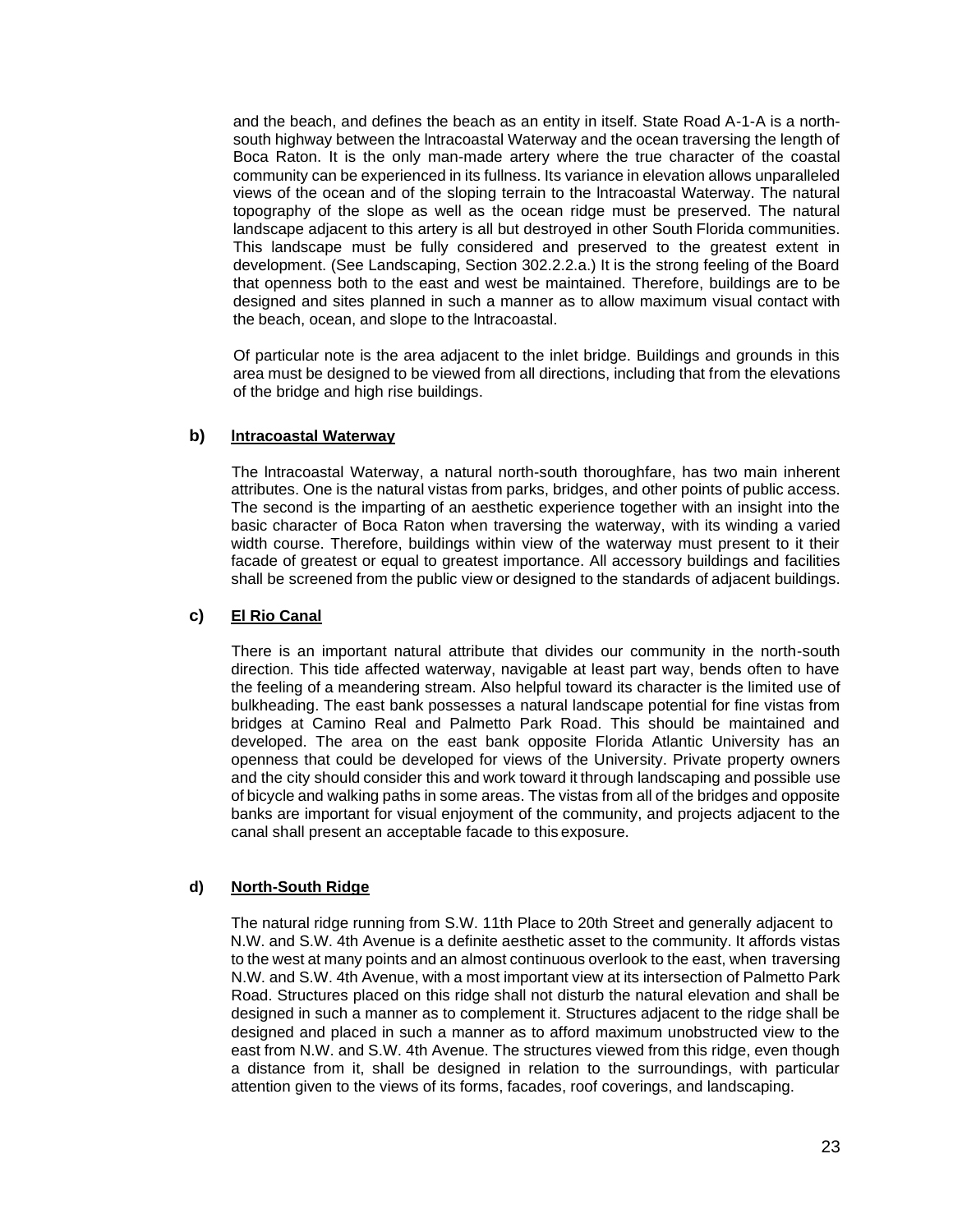## **e) U.S. Highway No. 1**

U.S. Highway No. 1 is presently our major north-south artery of interurban traffic. Only a small area remains where off-street parking is not required. Even though U.S. Highway No 1 has a diversity of zoning and uses, and consequently a variety of form, all projects shall meet criteria of the General Requirements. The importance of site planning and landscaping is stressed on this road in order to reduce the chances of the undesirable features of over-advertising and confusion, and to develop an identity to the natural landscape and desired character of Boca Raton. The character of the roadway itself is enhanced by curves, standard width, island plating and the extremely wide-open space between lanes at the south end. Buildings set in locations of impact, such as at the end of a long vista (curve in road) shall be designed with this aspect in mind (termination of a vista).

The south entrance to the city is enhanced by the vistas from the U.S. Highway No. 1 bridge to the east and west along the Hillsboro River. The south entrance possesses natural beauty, and projects proposed on the Boca Raton side of the river shall make all efforts to preserve this beauty.

## **f) Dixie Highway and the Florida East Coast Railroad**

Dixie Highway and the Florida East Coast Railroad are considered to be main routes of north-south traverse through Boca Raton. They act as entrances and exits, and views from them impart an insight into the atmosphere of the City. It is, therefore, felt that areas seen from these routes, even though of a varied use (residential to manufacturing) must be developed in a manner that reflects the true tone of the community. Buildings shall be designed with major considerations given to forms, facades, roof coverings and landscaping, not only as viewed from Dixie Highway, but from the elevation of a railroad car. The facade of greatest importance or one of an aesthetic equal shall be presented to these routes. General requirements covering structure, landscaping and exterior spaces shall also pertain. (See "Industrial Section 303.0-1" criteria for manufacturing zones.) Individual site landscaping is to be encourages, but it is necessary that itbe relative to future city plans for public right-of-way landscaping.

Of special note is the intersection of these routes and the Hillsboro Canal. The vistas to the N.W. and S.E. are of the utmost value. Development in this area must be in such a manner as to allow for the maximum preservation of the views. They must preserve the, natural landscape characteristic and profile of the canal. It is recommended that concrete bulkheads not be used. The Banyan tree located on the east right- of-way of Dixie Highway just south of the intersection of Palmetto Park Road isof significant value, not only because of its beauty, but as a landmark. All efforts, both on the part of private parties and the government, shall be taken to preserve it.

## **g) Palmetto Park Road**

**Beach to Dixie Highway** - This is a dominate artery of E-W direction and will remain so because itis a County road and will make important connections at its west end (1-95 and SR-808). This is also a secondary downtown axis for development of business. This area will be the heart of the E-W development, mainly because of the existing bridge, and therefore has a head start over other E-W arteries. Off-street parking is required and there will be a median strip when traffic requires it. It is necessary to relate individual landscaping to, the future city plans for right-of-way landscaping. Building along this street should enhance the total effect by introducing diversity of form and treatment.

**Dixie Highway to West** – The cut through the ridge should be developed when the rightof-way is widened. The grade on the north side shall not be reduced in height, but the high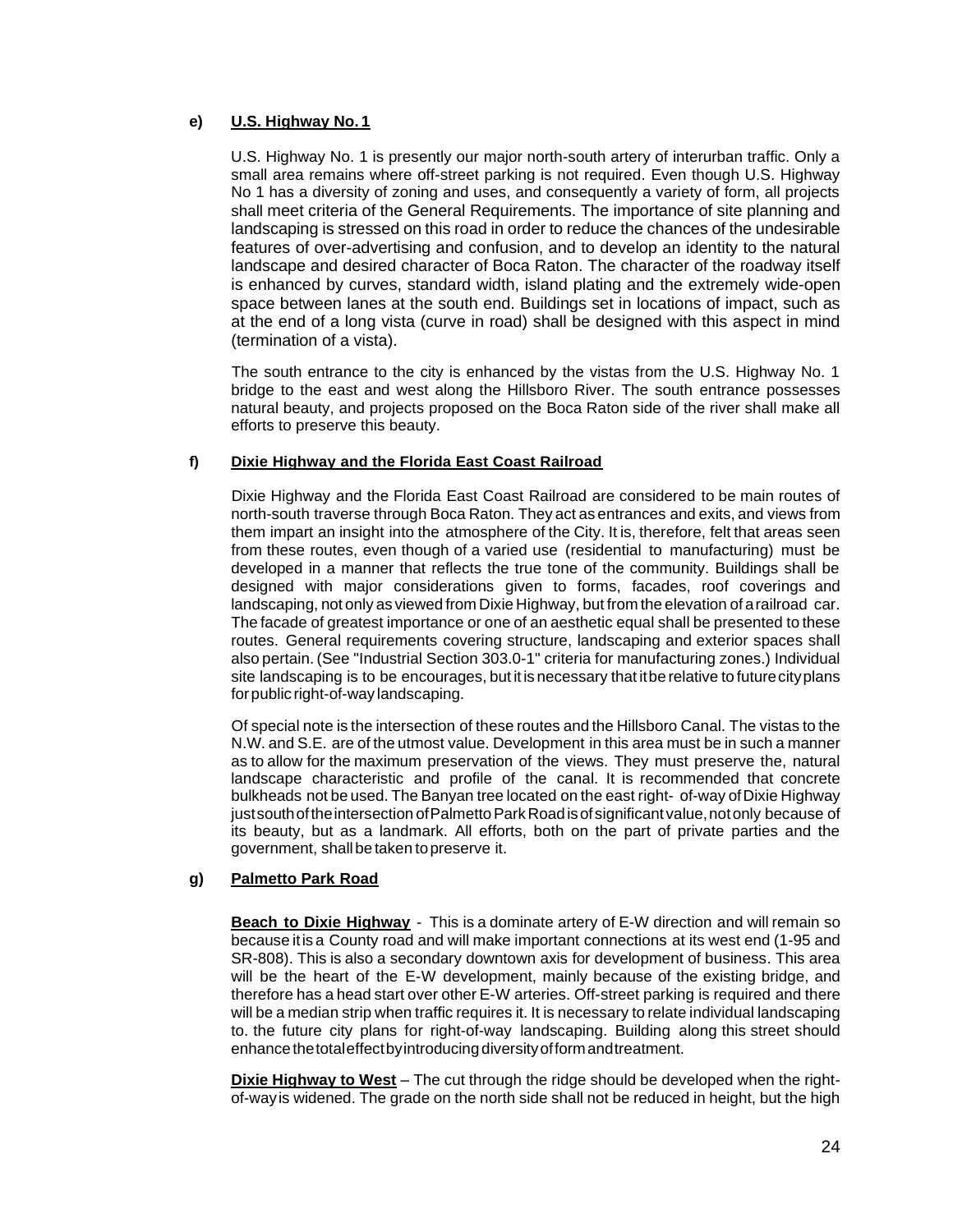bank should be landscaped as a feature. This can be a pleasant change with the vistas opening in either direction as one tops the rise.

## **h) Florida Atlantic University**

In general, the buildings, being set far apart from any potential structures on neighboring property, will impart little influence directly. That is to say, the materials and texture of construction of the University group will have less than usual influence on surroundings. There are three aspects which are important concerning community appearance. First is the massing and scale of the group as it still exists - unlike many private projects we are to some extent able to envision this from the comprehensive plan for the University.

Second is the importance of the remaining open spaces relative to adjacent views, vistas, spaces, traffic patterns, etc. Third is probably the most important influence - the sociological. The very existence of the University will strongly determine the kinds of businesses and their appearance that will occupy the business zoned property on the east. It is felt that the University is of importance to the city's appearance, not only through the cultural and educational aspects, but by the fact that it occupies a 1,200 acre area that will always be predominantly open in character. Florida Atlantic University is the largest single land usage in Boca Raton, and from sheer size alone will have a strong influence. We can assume that the State will provide a worthy site development, but it is the responsibility of this Board to see that the surroundings are harmonious, and advantages taken of views from streets and waterways.

Although the lands immediately adjacent to the University are residentially zoned, some areas are combination residential-business and other areas along the east-west accesses are zoned business. It is extremely important that the architectural treatment, the character, and site development of these areas be carefully reviewed to insure that a harmonious and beneficial growth takes place. These areas are the entrances to the University and deserve special care and attention as both the University and the City grow. The influence of the University on the City of Boca Raton is only beginning to be felt. As this influence and interaction increase, every aspect of this relationship which comes within the purview of community appearance should be carefully considered to insure that standards of beauty and excellence are kept high.

### **i) Boca Raton Hospital**

This building shall be considered separately because of its eventual size and importance to the community. It will no doubt have considerable influence on surroundings, not only because of its height and site development, but because of the usage of buildings in the immediate area - doctors' offices, clinics, and rest homes. Design of buildings in the area shall consider the hospital as a dominant element and be designed to blend harmoniously and complement the architecture of the complex. The serenity of the park-like atmosphere of the site shall be maintained.

## **j) Boca Raton Hotel and Club**

The Boca Raton Hotel and Club finds its history in the development of Florida - not old in years, but as an example of by-gone splendor. Its architecture imparts a distinctive character which will influence surroundings. The golf course and Lake Boca Raton set it apart and give it a setting related to the mass. Beyond these vistas it gives our community its beautiful palm-lined Camino Real and fountain circle. This project from the past gives us a man-made example of the aesthetic potential of our community. The vista from U.S. 1 is considered important and projects on the east side, through site planning, non-screening landscaping and other considerations, shall make all efforts to preserve it. The present shopping center on Golf View Drive has adopted the character and has brought the Mediterranean influence into the commercial area of downtown. A feature of this center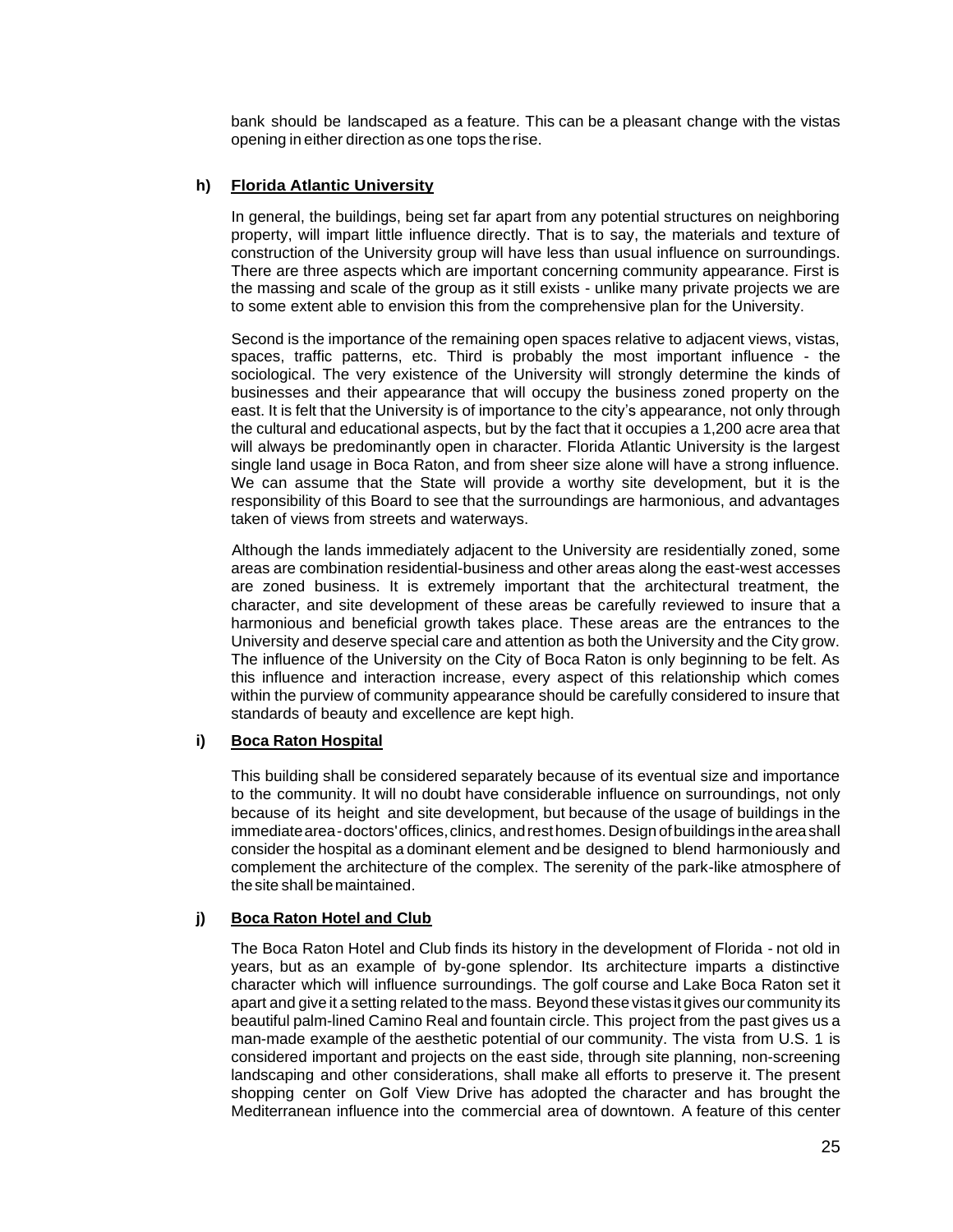considered desirable in future developments along Golf View Drive is the recognition of the importance of the view of the Golf Course and the Club. Future buildings should capitalize on this and present a facade of aesthetic importance of this street.

## **k) Civic Center Area**

Situated along both sides of Palmetto Park Road, a main East-West artery, its boundaries are: Starting at the intersection of Crawford Boulevard and the 4th Diagonal; 4th Diagonal to Southeast, N.W. 4th Street East to within 100 feet of N.W. 1st Avenue, South and parallel to N.W. First Avenue to Palmetto Park Road, West on Palmetto Park Road to S.W. 2nd Avenue, South on S.W. 2nd Avenue to S.W. 1st Street, West on S.W. 1st Street to S.W. 4th Avenue, S.E. 4th Avenue North to Palmetto Park Road East to 100 feet East of S.W. 3rd Court, parallel to S.W. 3rd Court North to N.W. 4th Street, N.W. 4th Street East to Crawford Boulevard, Crawford Boulevard N.E. to 4th Diagonal. The area has a natural slope from West to East, the Northern portion of the area is developed as a municipal recreation - city government center. Its atmosphere is that of the monumental and formal. The views of the area from the West (N.S. Ridge) are of importance. (See "N.S. Ridge, Section 303.0-d.")

## **l) Industrial Section**

Boca Raton's industrial section is a relatively narrow strip of land running North and South. It begins in the North at the City limits and with but two interruptions, extends South to N.W. 4th Street. While the East-West boundaries vary, the industrial zone can be said to be approximately between the West Side of Dixie Highway on the East and the East side of West 2nd Avenue on the West. For its full length, the zone lies in the approximate center of the city and is clearly visible from two of the present North-South arteries. It is also traversed by several East-West thoroughfares that figure prominently in plans for future growth and development of the city. Because of this it is felt that the industrial section must be strictly controlled and must conform to the overall image of Boca Raton.

Buildings must, of necessity, reflect the manufacturing activity, but they shall be designed in accordance with proper design concepts and honest design construction.

Design emphasis shall be placed on all facades visible to the public or from adjacent properties. The grounds surrounding the building, although they must also reflect the manufacturing activity shall be planned to present a sense of aesthetic order. There shall be definite boundaries to storage, activity, and parking area. Screening shall be used to shield parking, storage, and activity areas from the public view. Landscaping is to be employed on the site, not only to enhance the building or buildings, but to create a pleasing atmosphere throughout the site. Accessory buildings shall be harmonious with the main building. Outside equipment, hoppers, cranes, etc., shall be painted a pleasing color that will blend with the whole. Vibrant or bright colors are to be discouraged.

## <span id="page-27-0"></span>**304.0 Definitions**

**304.1 Proper Design Concepts** Refers to architectural planning and to the analysis of the whole structure in terms of form and composition, color, materials, and surface decoration. It includes scale in relationship to scale of adjacent buildings and landscape. It applies to inner character of the individual project. It applies in the same manner to alterations and advertising on the project (building). No one will be permitted the excuse that the area contains other unsightly buildings.

**304.2 Honest Design Construction.** Concerns proper design of all work in its details, the uses of weather resistant material, etc. Applies also to advertising. Cheap and poorly designed work must always